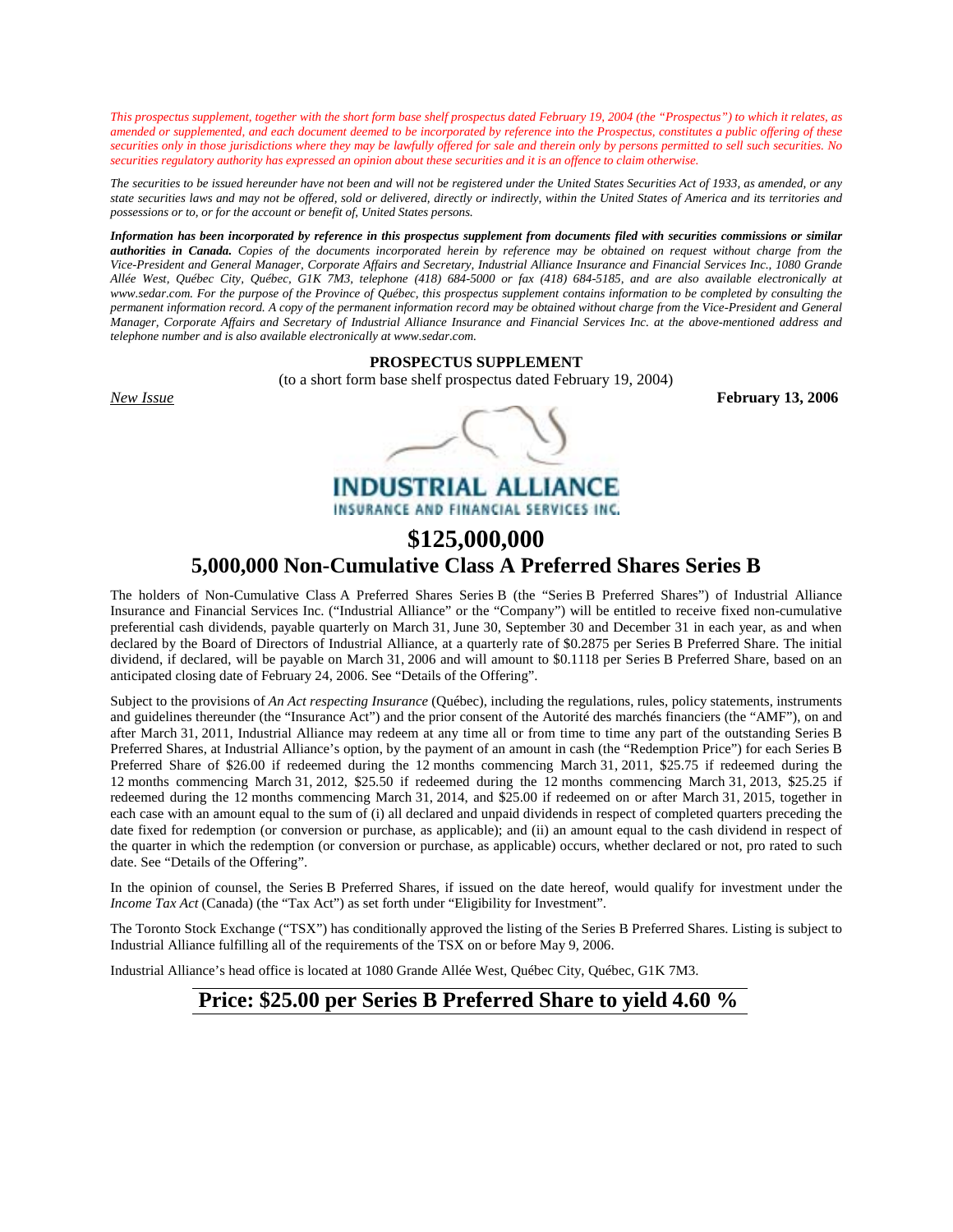|                              | Price to<br>Public | Underwriters'<br>$\mathbf{F}\mathbf{e}\mathbf{e}^{(1)}$ | Net Proceeds to<br><b>Industrial</b><br>Alliance $(2)$ |
|------------------------------|--------------------|---------------------------------------------------------|--------------------------------------------------------|
| Per Series B Preferred Share | \$25.00            | \$0.75                                                  | \$24.25                                                |
| Total                        | \$125,000,000      | \$3,750,000                                             | \$121,250,000                                          |

<sup>(1)</sup> The Underwriters' fee is \$0.25 for each Series B Preferred Share sold to certain institutions and \$0.75 for all other Series B Preferred Shares which are sold. The totals set forth in the table represent the Underwriters' fee and net proceeds assuming no Series B Preferred Shares are sold to such institutions.

Scotia Capital Inc., National Bank Financial Inc., RBC Dominion Securities Inc., BMO Nesbitt Burns Inc., CIBC World Markets Inc., Desjardins Securities Inc., Industrial Alliance Securities Inc. and Merrill Lynch Canada Inc. (collectively, the "Underwriters"), as principals, conditionally offer the Series B Preferred Shares, subject to prior sale if, as and when issued by Industrial Alliance and accepted by the Underwriters in accordance with the terms and conditions of the underwriting agreement referred to under "Plan of Distribution" and subject to the approval of certain legal matters on behalf of Industrial Alliance by Desjardins Ducharme, L.L.P. and on behalf of the Underwriters by Fasken Martineau DuMoulin LLP. **Industrial Alliance Securities Inc. is a wholly-owned subsidiary of Industrial Alliance. Industrial Alliance is a "related" issuer of Industrial Alliance Securities Inc. under applicable securities legislation by virtue of Industrial Alliance's interest in Industrial Alliance Securities Inc. See "Plan of Distribution".**

Industrial Alliance has been advised by the Underwriters that, in connection with this offering, the Underwriters may over-allot or effect transactions that stabilize or maintain the market price of the Series B Preferred Shares at levels other than those that might otherwise prevail on the open market. Such transactions, if commenced, may be discontinued at any time. **The Underwriters may offer Series B Preferred Shares at a price lower than the offering price of \$25.00.** See "Plan of Distribution".

Subscriptions for the Series B Preferred Shares will be received subject to rejection or allotment in whole or in part and the right is reserved to close the subscription books at any time without notice. It is expected that the closing of this offering will take place on February 24, 2006 or on such other date as Industrial Alliance and the Underwriters may agree but not later than March 7, 2006. Series B Preferred Shares will be available for delivery in book-entry form only through the facilities of The Canadian Depository for Securities Limited or a successor ("CDS"), on or about closing. Purchasers of Series B Preferred Shares will not have the right to receive physical certificates evidencing their ownership of Series B Preferred Shares. See "Depository Services".

<sup>(2)</sup> Before deduction of expenses of this issue payable by Industrial Alliance estimated at \$200,000.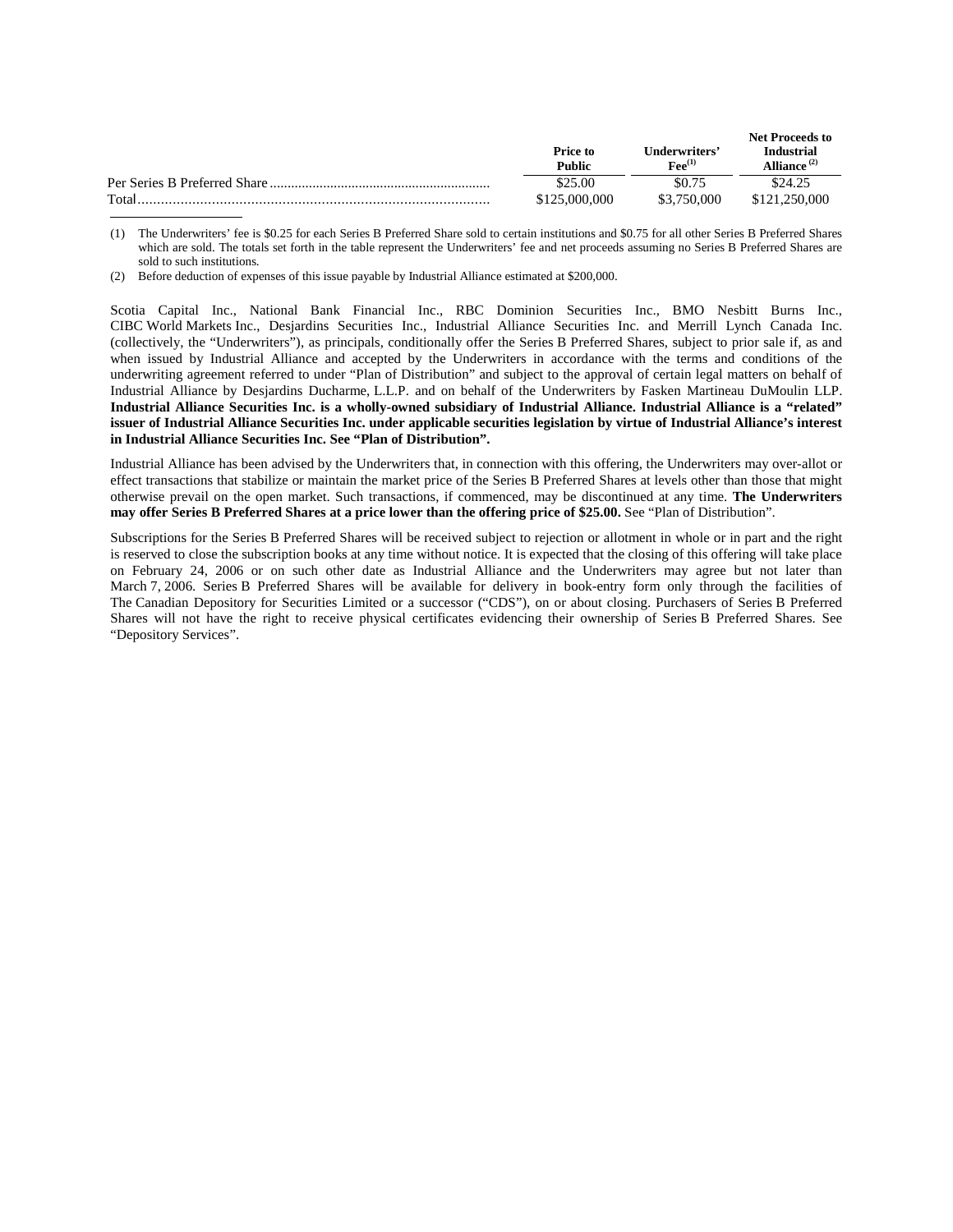# **TABLE OF CONTENTS**

In this prospectus supplement, unless otherwise indicated, capitalized terms which are defined in the Prospectus are used herein with the meaning defined therein. All references to "dollars" in this prospectus supplement are to Canadian dollars unless otherwise indicated.

# **CAUTION REGARDING FORWARD-LOOKING STATEMENTS**

Some of the statements contained or incorporated by reference in this prospectus supplement, including those relating to the Company's strategies and other statements that are predictive in nature, that depend upon or refer to future events or conditions, or that include words such as "expects", "anticipates", "intends", "plans", "believes", "estimates" or similar expressions, are forward-looking statements within the meaning of securities laws. Forwardlooking statements include, without limitation, the information concerning possible or assumed future results of operations of the Company. These statements are not historical facts but instead represent only the Company's expectations, estimates and projections regarding future events.

Forward-looking statements are not guarantees of future performance and involve certain risks and uncertainties that are difficult to predict. The Company's future results and stockholder value may differ materially from those expressed in these forward-looking statements due to, among other factors, the factors detailed in the Company's filings with Canadian securities regulators, including its annual and interim management's discussion and analysis, and annual and interim financial statements and the notes thereto.

Factors that could cause actual results to differ materially from expectations include, but are not limited to, legislative or regulatory developments, competition, technological changes, global capital market activity, interest rates, changes in demographic data and general economic condition in Canada or elsewhere in the world. These and other factors should be considered carefully and undue reliance should not be placed on Industrial Alliance's forward-looking statements. The Company does not undertake any obligation to update or release any revisions to these forward-looking statements to reflect events or circumstances after the date of this prospectus supplement or to reflect the occurrence of unanticipated events, except as required by law.

# **DOCUMENTS INCORPORATED BY REFERENCE**

This prospectus supplement is deemed to be incorporated by reference, as of the date hereof, in the Prospectus solely for the purpose of this offering. The following documents have been filed by Industrial Alliance with the securities commissions or similar authorities in each province of Canada and are also incorporated by reference into the Prospectus: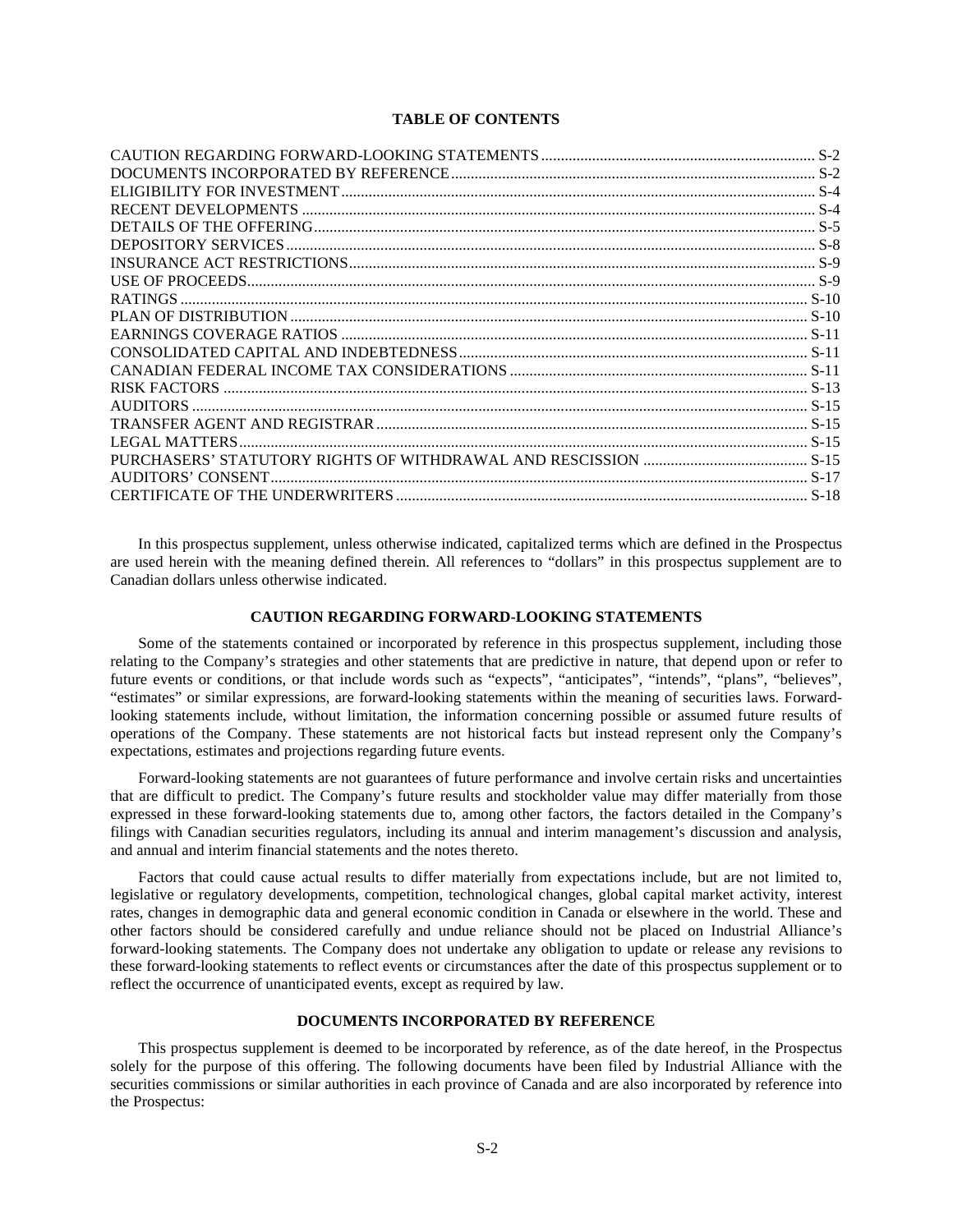- (a) Annual Information Form dated March 28, 2005 for the year ended December 31, 2004;
- (b) audited comparative consolidated financial statements and the notes thereto for the years ended December 31, 2004 and 2003, together with the auditors' report thereon, as set out on pages 72 to 110 of the Company's 2004 Annual Report;
- (c) report of the appointed actuaries for the years ended December 31, 2004 and 2003, as set out on page 74 of the Company's 2004 Annual Report;
- (d) management's discussion and analysis of results of operations and financial position for the audited comparative consolidated financial statements referred to in paragraph (b), as set out on pages 27 to 71 of the Company's 2004 Annual Report;
- (e) restated interim unaudited consolidated comparative financial statements as at and for the three and nine-month periods ended September 30, 2005 and 2004;
- (f) amended management's discussion and analysis of results of operations and financial position for the three and nine-month periods ended September 30, 2005;
- (g) unaudited consolidated comparative financial statements as at and for the three months and the years ended December 31, 2005 and 2004, together with the press release issued in connection therewith as filed on February 8, 2006; and
- (h) management proxy circular dated March 14, 2005 in connection with the annual and special meeting of shareholders held on May 4, 2005 (excluding those portions which, pursuant to National Instrument 44-101 of the Canadian Securities Administrators, are not required to be incorporated by reference herein).

Other documents are also incorporated or deemed to be incorporated by reference in the Prospectus and reference should be made to the Prospectus for full particulars of those documents. See "Documents Incorporated by Reference" in the Prospectus.

Material change reports of Industrial Alliance (excluding confidential material change reports), interim consolidated financial statements of Industrial Alliance (including the management's discussion and analysis of results of operations and financial condition in the quarterly reports for such periods), annual audited consolidated financial statements of Industrial Alliance (including the auditors' report thereon and the management's discussion and analysis of results of operations and financial condition related thereto) and information circulars (excluding those portions which, pursuant to National Instrument 44-101 of the Canadian Securities Administrators, are not required to be incorporated by reference herein) which are required to be filed by Industrial Alliance with a securities commission or similar authority in Canada after the date of this prospectus supplement and prior to the termination of the offering under this prospectus supplement will be deemed to be incorporated by reference into this prospectus supplement.

Any statement contained in the Prospectus, in this prospectus supplement or in a document incorporated or deemed to be incorporated by reference herein or in the Prospectus for the purposes of this offering will be deemed to be modified or superseded, for purposes of this prospectus supplement, to the extent that a statement contained herein or in the Prospectus or in any other subsequently filed document which also is or is deemed to be incorporated by reference herein or in the Prospectus modifies or supersedes such prior statement. The modifying or superseding statement need not state that it has modified or superseded a prior statement or included any other information set forth in the document that it modifies or supersedes. Any statement so modified or superseded will not be deemed, except as so modified or superseded, to constitute a part of this prospectus supplement. The making of a modifying or superseding statement will not be deemed an admission for any purposes that the modified or superseded statement, when made, constituted a misrepresentation, an untrue statement of a material fact or an omission to state a material fact that is required to be stated or that is necessary to make a statement not misleading in light of the circumstances in which it was made.

**Information has been incorporated by reference in this prospectus supplement from documents filed with securities commissions or similar authorities in Canada.** Copies of the documents incorporated by reference may be obtained on request without charge from the Vice-President and General Manager, Corporate Affairs and Secretary, Industrial Alliance Insurance and Financial Services Inc., 1080 Grande Allée West, Québec City, Québec, G1K 7M3, telephone (418) 684-5000 or fax (418) 684-5185, and are also available electronically at www.sedar.com.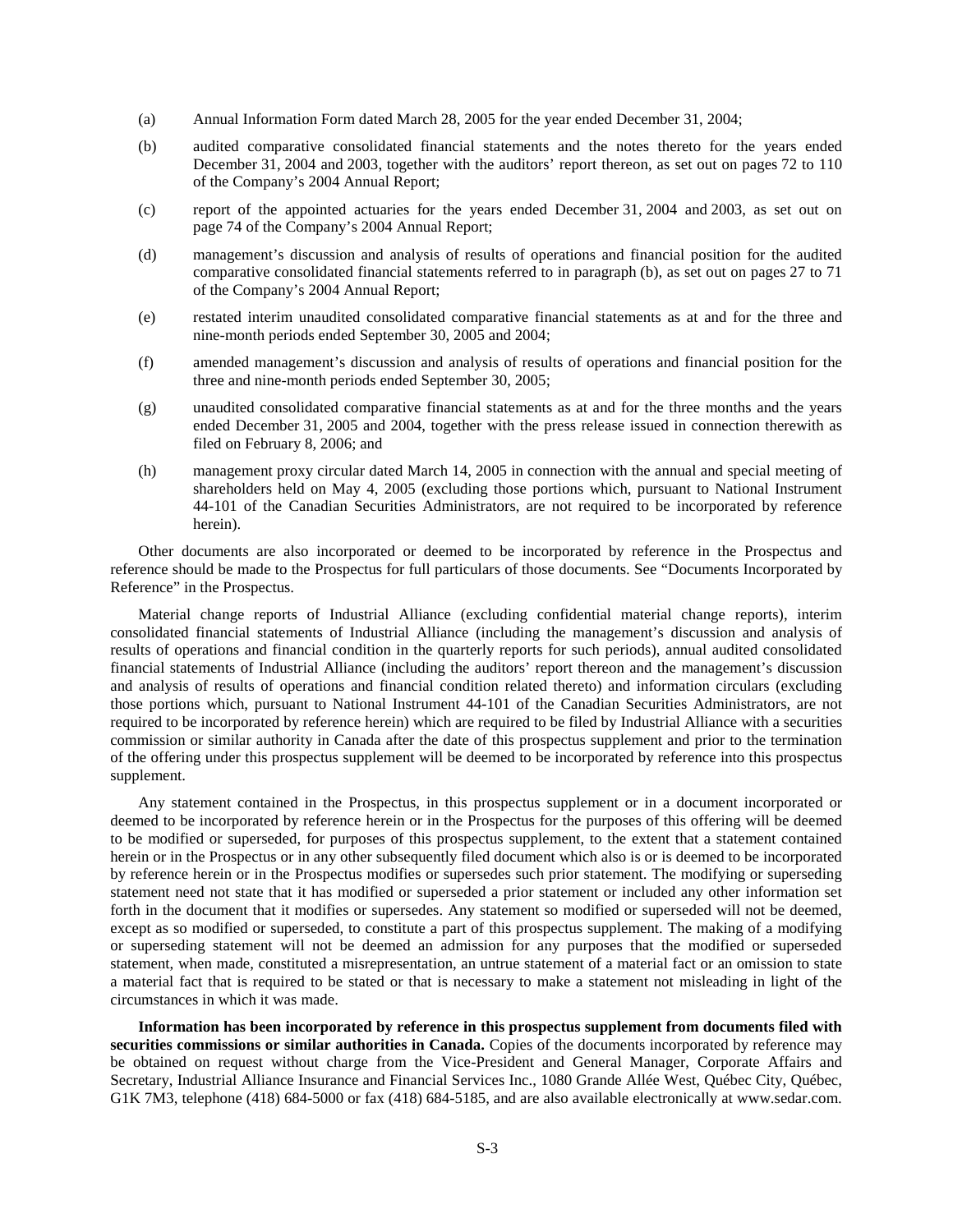For the purpose of the Province of Québec, this prospectus supplement contains information to be completed by consulting the permanent information record. A copy of the permanent information record may be obtained without charge from the Vice-President and General Manager, Corporate Affairs and Secretary of Industrial Alliance Insurance and Financial Services Inc. at the above-mentioned address and telephone number and is also available electronically at www.sedar.com.

# **ELIGIBILITY FOR INVESTMENT**

In the opinion of Desjardins Ducharme, L.L.P., counsel to Industrial Alliance, and Fasken Martineau DuMoulin LLP, counsel to the Underwriters, as long as a class of shares of Industrial Alliance are listed on a prescribed stock exchange, the Series B Preferred Shares would, if issued on the date hereof, be qualified investments under the Tax Act and the regulations thereunder (the "Regulations") for a trust governed by a registered retirement savings plan, a registered retirement income fund, a registered education savings plan or a deferred profit sharing plan.

#### **RECENT DEVELOPMENTS**

On November 6, 2005, Industrial Alliance entered into an agreement with Clarington Corporation ("Clarington"), an independent wealth management company promoting, managing and distributing mutual funds and closed-end funds through its wholly-owned subsidiaries, ClaringtonFunds Inc. and Clarington Investments Inc., and having \$4.3 billion of assets under management as at November 30, 2005. Pursuant to such agreement, Industrial Alliance made a cash offer to acquire all the issued and outstanding common shares of Clarington on a fully-diluted basis by way of take-over bid at a price of \$14.25 per share.

Under the offer dated November 18, 2005, each shareholder of Clarington was offered, at its option, \$14.25 per Clarington common share in cash and/or Industrial Alliance Common Shares. The cash option was not subject to limitation or pro-ration, while the share option was subject to pro-ration based upon a maximum of 25% of the purchase price. Following notice from Clarington of a competing transaction, Industrial Alliance announced on December 2, 2005 that it had increased its offer to \$15.00 per Clarington common share. On December 28, 2005, Industrial Alliance took up the tendered Clarington common shares and decided to extend its offer until January 10, 2006, for shareholders that had not yet deposited their Clarington common shares. On January 10, 2006, Industrial Alliance announced that during the extension of its purchase offer, it had acquired a number of additional common shares of Clarington that, together with the Clarington common shares acquired previously and the Clarington common shares already held by Industrial Alliance, represented approximately 98.24% of Clarington's issued and outstanding common shares. On January 13, 2006, as Industrial Alliance had acquired over 90% of the Clarington common shares pursuant to the offer, it provided shareholders of Clarington with notice of its intention to exercise its right to the compulsory acquisition of the Clarington common shares not purchased by it under the offer. On February 7, 2006, as a result of the exercise of its compulsory acquisition right, Industrial Alliance had acquired 100% of the Clarington common shares.

Pursuant to the offer, Industrial Alliance issued a total of approximately 1,800,000 Common Shares and disbursed approximately \$165,000,000 in cash as consideration for the Clarington common shares acquired, representing an aggregate consideration of approximately \$216,000,000, including amounts disbursed for open market purchases of Clarington common shares. The cash consideration was financed using Industrial Alliance's cash resources.

Industrial Alliance believes that the combination of the mutual fund operations of Industrial Alliance and Clarington will create significant benefits and opportunities that will allow Industrial Alliance and Clarington to better serve their customers with enhanced financial and other resources and better compete in the financial services industry. Those benefits include the following:

# **Creation of a scale player with more than \$10 billion in retail funds**

The combination of Industrial Alliance and Clarington results in over \$10.2 billion of combined mutual fund and segregated funds under management and more than 500,000 clients across Canada. The combined operations have the scale to compete as a strong alternative in the current marketplace.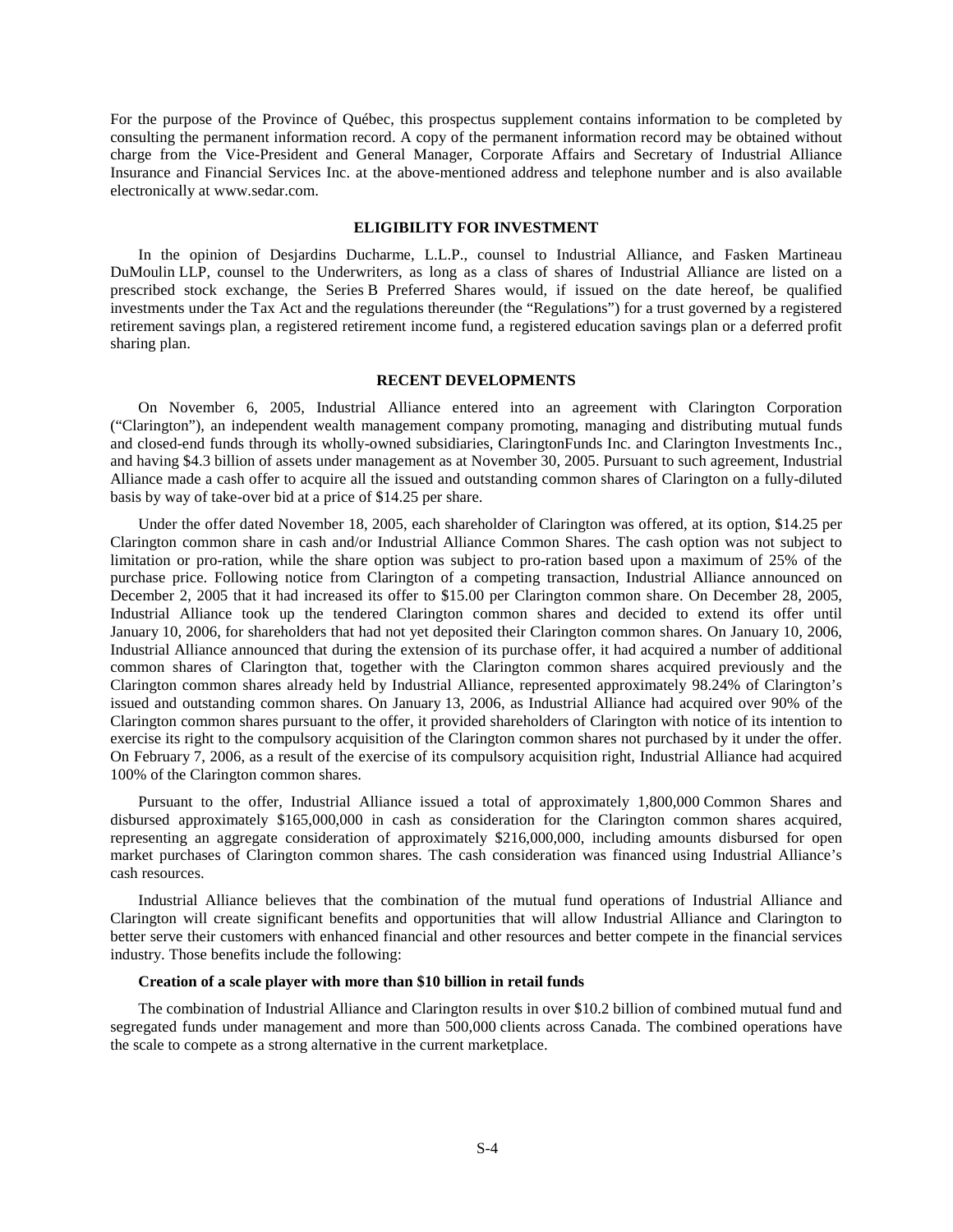# **Creation of cost savings for both shareholders and mutual fund investors alike**

Industrial Alliance will use excess capacity and take advantage of its existing infrastructure to create cost synergies that benefits both shareholders and investors in Clarington mutual funds. The benefits of combined scale will result in significant improvements to management expense ratios for Clarington mutual fund investors than would have been available to them as a stand-alone entity.

#### **Strengthened operation with a national presence**

Clarington's strong brand, product offering, and strong distribution capabilities in Ontario and Western Canada are well complemented by Industrial Alliance's balance sheet, affiliated dealer network, and strong Québec presence.

#### **Broadened product development capabilities**

Industrial Alliance will continue Clarington's commitment to offer financial advisors and their clients innovative products of the highest quality, backed by industry leading levels of support.

# **DETAILS OF THE OFFERING**

The following is a summary of certain provisions of the Series B Preferred Shares offered hereby, which does not purport to be complete. Reference should also be made to the Prospectus for further Class A Preferred Shares provisions applicable to the Series B Preferred Shares.

#### **Issuance in Series**

The Board of Directors of Industrial Alliance may from time to time issue Class A Preferred Shares in one or more series. Before any shares of a series are issued, the Board of Directors will fix the number of shares that will form the series and, subject to any limitations set out in the articles of Industrial Alliance, the designation of Class A Preferred Shares series, as well as the rights, privileges, restrictions and conditions attaching thereto. Before the issue of any shares of a series, the Board of Directors will amend the articles so as to include therein the number and designation as well as the rights, privileges, restrictions and conditions of the series so created.

#### **Issue Price**

The Series B Preferred Shares will have an issue price of \$25.00 per share.

#### **Dividends**

The holders of Series B Preferred Shares will be entitled to receive fixed non-cumulative preferential cash dividends, payable quarterly on March 31, June 30, September 30 and December 31 in each year, as and when declared by the Board of Directors of Industrial Alliance, and subject to the provisions of the Insurance Act, at a quarterly rate of \$0.2875 per Series B Preferred Share. The initial dividend, if declared, will be payable on March 31, 2006 and will amount to \$0.1118 per Series B Preferred Share, based on an anticipated closing date of February 24, 2006.

If the Board of Directors of Industrial Alliance does not declare any dividend or part thereof on the Series B Preferred Shares on or before the dividend payment date for a particular quarter, then the right of the holders of the Series B Preferred Shares to such dividend or part thereof for such quarter will be extinguished.

#### **Redemption**

The Series B Preferred Shares will not be redeemable by Industrial Alliance prior to March 31, 2011. On and after March 31, 2011, and subject to the provisions described below under "Restrictions on Dividends and Retirement of Shares", Industrial Alliance may redeem at any time all or from time to time any part of the outstanding Series B Preferred Shares, at Industrial Alliance's option, by the payment of a Redemption Price for each Series B Preferred Share of \$26.00 if redeemed during the 12 months commencing March 31, 2011, \$25.75 if redeemed during the 12 months commencing March 31, 2012, \$25.50 if redeemed during the 12 months commencing March 31, 2013, \$25.25 if redeemed during the 12 months commencing March 31, 2014, and \$25.00 if redeemed on or after March 31, 2015, together in each case with an amount equal to the sum of (i) all declared and unpaid dividends in respect of completed quarters preceding the date fixed for redemption (or conversion or purchase, as applicable); and (ii) an amount equal to the cash dividend in respect of the quarter in which the redemption (or conversion or purchase, as applicable) occurs, whether declared or not, pro rated to such date.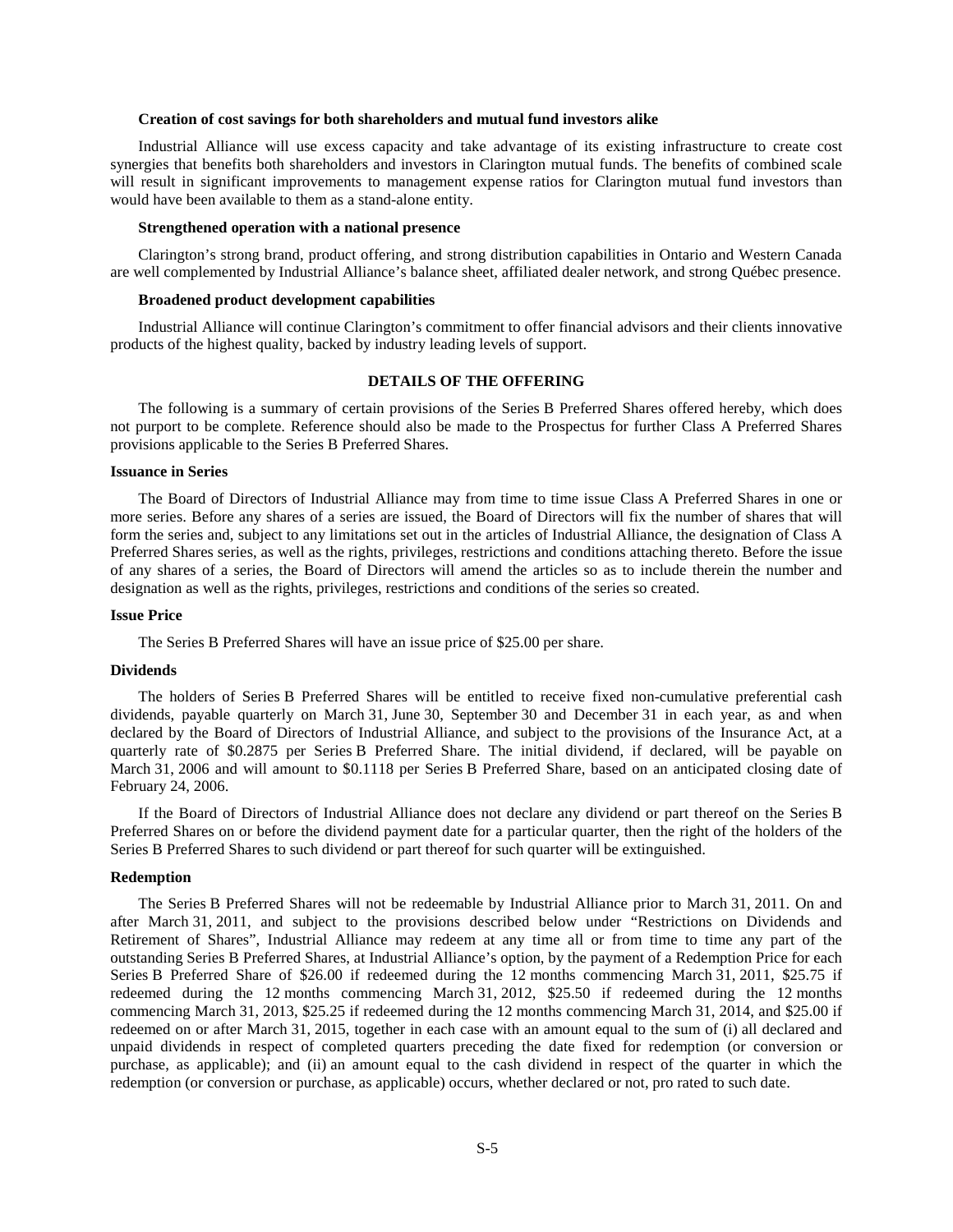Industrial Alliance will give notice of any redemption to registered holders not more than 60 days and not less than 30 days prior to the date fixed for redemption. Where only a part of the then outstanding Series B Preferred Shares is at any time to be redeemed, the Series B Preferred Shares are to be redeemed on a *pro rata* basis, disregarding fractions, or in any other equitable manner as determined by the Board of Directors of Industrial Alliance, subject to obtaining any required regulatory approval.

It is Industrial Alliance's current intention to fund any cash redemption in full of the Series B Preferred Shares by issuing securities that will have capital elements of equal or higher quality than the Series B Preferred Shares and qualify as Tier 1 capital under the then current capital adequacy guidelines established by the AMF within six months of the date of redemption.

All redemptions of the Series B Preferred Shares are subject to the provisions of the Insurance Act and the consent of the AMF.

#### **Conversion into a New Series of Preferred Shares**

Industrial Alliance may, at any time by resolution of the Board of Directors of Industrial Alliance, constitute a separate series of Class A Preferred Shares ("New Preferred Shares") having rights, privileges, restrictions and conditions attaching to them (other than any option or right to convert into Common Shares) which would qualify such New Preferred Shares as Tier 1 capital of Industrial Alliance under the then current capital adequacy guidelines established by the AMF. In such event, Industrial Alliance may, subject to the provisions of the Insurance Act including any necessary prior consent of the AMF, give registered holders of the Series B Preferred Shares notice that they have the right, pursuant to the terms of the Series B Preferred Shares, at their option, to convert their Series B Preferred Shares on the date specified in the notice into fully-paid and non-assessable New Preferred Shares on a share-for-share basis. Industrial Alliance will give notice of any option to convert to registered holders not more than 60 days and not less than 30 days prior to the conversion date. Industrial Alliance will ensure that such New Preferred Shares will not, if issued, be or be deemed to be "short-term preferred shares" within the meaning of the Tax Act.

#### **Purchase for Cancellation**

Subject to the provisions of the Insurance Act, the prior consent of the AMF and the provisions described below under "Restrictions on Dividends and Retirement of Shares", Industrial Alliance may at any time purchase for cancellation all or from time to time any Series B Preferred Share outstanding in the open market or by private contract or tender, at any price.

#### **Priority**

The Series B Preferred Shares will rank on a parity with every other series of the Class A Preferred Shares and the Preferred Shares (as defined in the Prospectus) of Industrial Alliance as to the payment of dividends and return of capital. The Series B Preferred Shares shall be entitled to a preference over the Common Shares and any other shares of Industrial Alliance ranking junior to the Series B Preferred Shares with respect to priority as to the payment of dividends and the distribution of assets in the event of the liquidation, dissolution or winding-up of Industrial Alliance, whether voluntary or involuntary, or any other distribution of the assets of Industrial Alliance among its participating policyholders and shareholders for the specific purpose of winding-up its affairs.

# **Rights on Liquidation**

In the event of the liquidation, dissolution or winding-up of Industrial Alliance, whether voluntary or involuntary, or any other distribution of assets of Industrial Alliance for the purpose of winding-up its affairs, the holders of the Series B Preferred Shares will be entitled to receive \$25.00 per share, together with all declared and unpaid dividends to the date of payment, before any amounts are paid or any assets of Industrial Alliance are distributed to the holders of any shares ranking junior to the Series B Preferred Shares. After payment of those amounts, the holders of Series B Preferred Shares will not be entitled to share in any further distribution of the property or assets of Industrial Alliance.

#### **Restrictions on Dividends and Retirement of Shares**

As long as any Series B Preferred Shares are outstanding, Industrial Alliance will not, without the approval of the holders of the Series B Preferred Shares: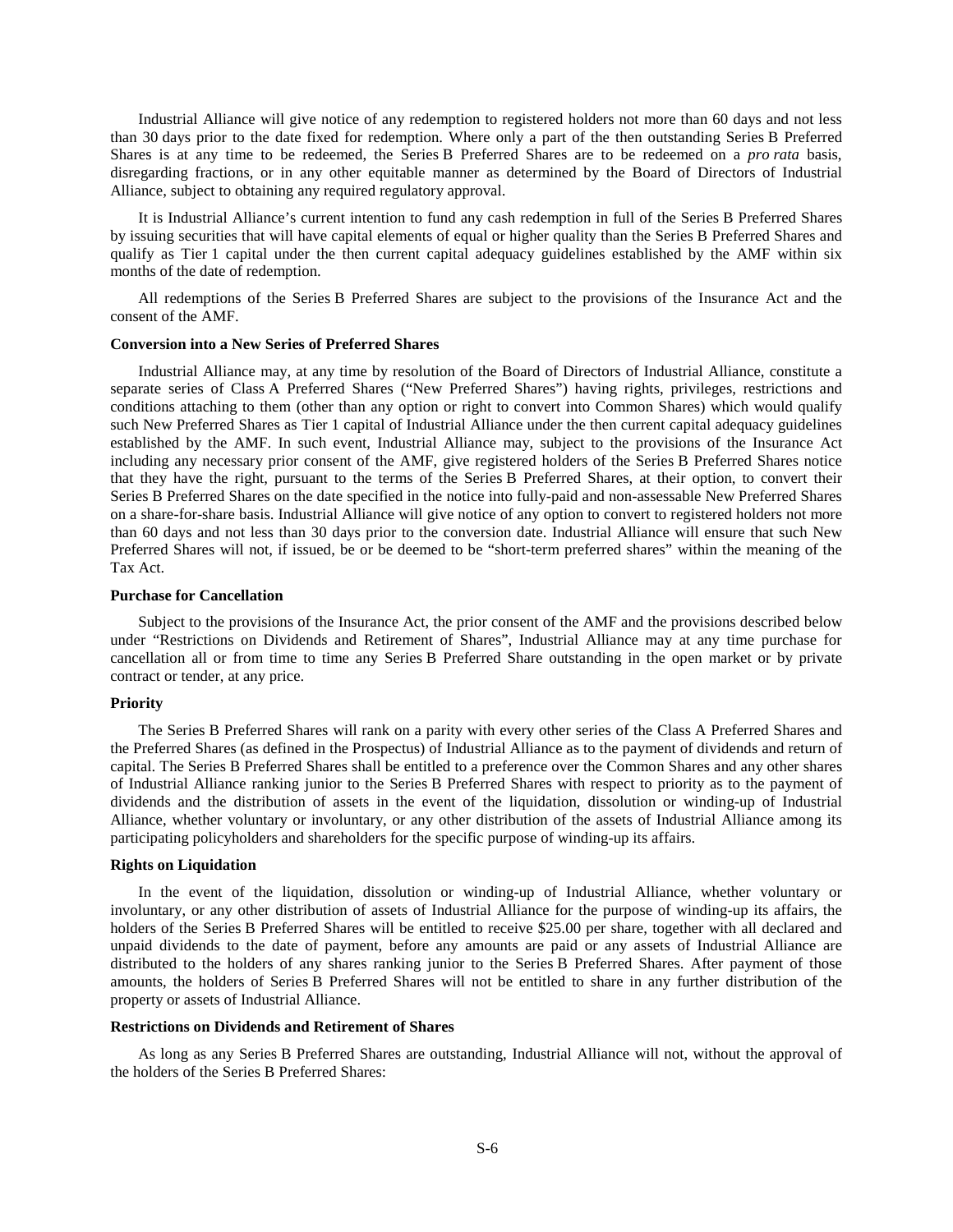- (a) declare any dividends on its Common Shares or any other shares ranking junior to the Series B Preferred Shares (other than stock dividends in any shares ranking junior to the Series B Preferred Shares);
- (b) redeem, purchase or otherwise retire any Common Shares or any other shares ranking junior to the Series B Preferred Shares (except out of the net cash proceeds of a substantially concurrent issue of shares ranking junior to the Series B Preferred Shares);
- (c) redeem, purchase or otherwise retire less than all the Series B Preferred Shares; or
- (d) except pursuant to any purchase obligation, sinking fund, retraction privilege or mandatory redemption provision attaching to any series of Class A Preferred Shares or other preferred shares of Industrial Alliance issuable in series, redeem, purchase, or otherwise retire any other shares ranking on a parity with the Series B Preferred Shares;

unless, in each case, all dividends on the Series B Preferred Shares up to and including those payable on the dividend payment date for the last completed period for which dividends are payable and in respect of which the rights of holders to such dividends have not been extinguished, and all dividends then accrued on all other shares ranking senior to or on a parity with the Series B Preferred Shares up to the immediately preceding respective date or dates for payment and in respect of which the rights of holders of those shares have not been extinguished, have been declared and paid or set apart for payment.

If the Company does not pay a dividend on the Series B Preferred Shares in respect of a particular period, then the right to that dividend will be extinguished. In addition, the Company is prohibited from paying dividends on its preferred shares in certain other circumstances. See "Risk Factors".

# **Issue of Additional Series of Class A Preferred Shares**

Industrial Alliance may issue other series of Class A Preferred Shares ranking on a parity with the Series B Preferred Shares or may issue shares of any other class or series without the approval of the holders of the Series B Preferred Shares. The Series B Preferred Shares rank equally with Non-Cumulative Class A Preferred Shares Series A.

# **Amendments to the Series B Preferred Shares**

Industrial Alliance will not without, but may from time to time with, the approval of the holders of the Series B Preferred Shares given as specified under "Shareholder Approval" below and any other necessary approval, delete, add to or vary any rights, privileges, restrictions or conditions attaching to the Series B Preferred Shares. In addition, Industrial Alliance will not without, but may from time to time with, any necessary consent of the AMF, make any such deletion, addition or variation which might affect the classification afforded the Series B Preferred Shares from time to time for capital adequacy requirements pursuant to the Insurance Act.

#### **Shareholder Approval**

The approval of holders of the Series B Preferred Shares to change or remove any right, privilege, restriction or condition attaching to the Series B Preferred Shares as a series or in respect of any other matter requiring the consent of the holders of the Series B Preferred Shares may be given in such manner as may then be required by law, subject to the requirement that such approval be given by resolution passed by the affirmative vote of at least two-thirds (2/3) of the votes cast at a meeting of the holders of the Series B Preferred Shares duly called for that purpose at which the holders of at least one-fourth (1/4) of the outstanding Series B Preferred Shares are present in person or represented by proxy. If at any such meeting, the holders of at least one-fourth (1/4) of the outstanding Series B Preferred Shares are not present in person or represented by proxy within 30 minutes after the time appointed for the meeting, then the meeting will be adjourned to such date not less than 15 days thereafter and to such time and place as may be appointed by the chairman of the meeting. A notice of not less than seven days will be given of the adjourned meeting. At such adjourned meeting, the holders of the Series B Preferred Shares present or represented by proxy may transact the business for which the meeting was originally called and a resolution passed thereat by not less than two-thirds (2/3) of the votes cast constitutes the approval of the holders of the Series B Preferred Shares referred to above.

The formalities to be observed with respect to the giving of notice of any such meeting or any adjourned meeting and the conduct thereof are those from time to time prescribed by the by-laws of Industrial Alliance or the resolutions passed by the Board of Directors with respect to meetings of shareholders or as required by law. On every poll taken at every meeting of the holders of the Series B Preferred Shares as a series, or at any joint meeting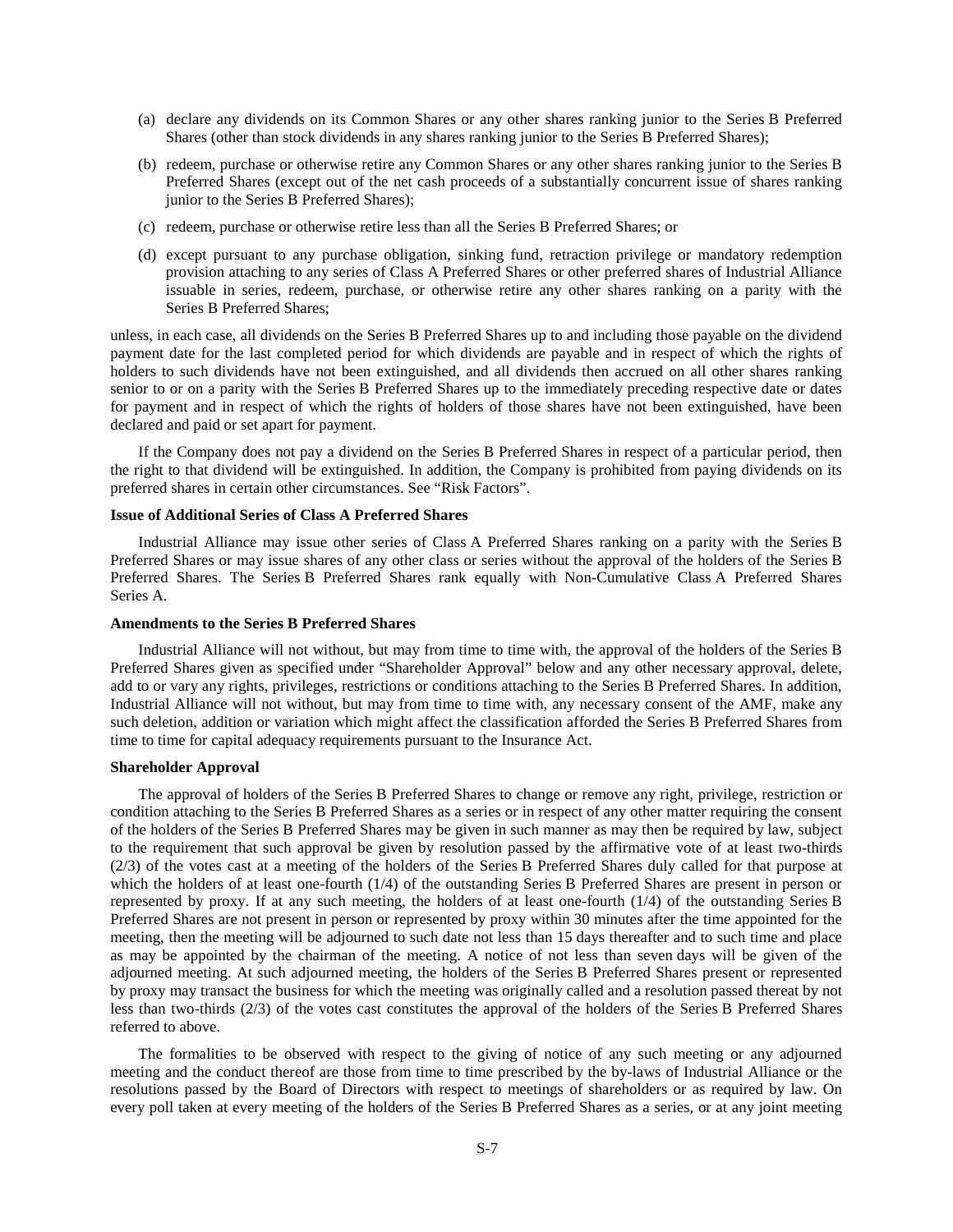of the holders of two or more series of Class A Preferred Shares, each holder of Series B Preferred Shares entitled to vote thereat has one vote in respect of each Series B Preferred Share held.

#### **Voting Rights**

Subject to applicable law, the holders of the Series B Preferred Shares will not be entitled to receive notice of, or to attend or to vote at, any meeting of the shareholders or participating policyholders of Industrial Alliance unless and until the first time at which the rights of such holders to any undeclared dividends have become extinguished as described under "Dividends" above. In that event, the holders of the Series B Preferred Shares will be entitled to receive notice of, and to attend, only meetings of shareholders at which directors are to be elected and will be entitled to one vote for each Series B Preferred Share held in the election of directors only but not in respect of any other business. The voting rights of the holders of the Series B Preferred Shares will forthwith cease upon payment by Industrial Alliance of the first quarterly dividend on the Series B Preferred Shares to which the holders are entitled subsequent to the time such voting rights first arose. At such time as the rights of such holders to any undeclared dividends on the Series B Preferred Shares have again become extinguished, such voting rights will become effective again and so on from time to time.

#### **Tax Election**

The Series B Preferred Shares are "taxable preferred shares" as defined in the Tax Act. The terms of the Series B Preferred Shares require Industrial Alliance to make the necessary election under Part VI.1 of the Tax Act so that corporate holders will not be subject to tax under Part IV.1 of the Tax Act on dividends received (or deemed to be received) on the Series B Preferred Shares. See "Canadian Federal Income Tax Considerations — Dividends".

# **DEPOSITORY SERVICES**

Except as otherwise provided below, the Series B Preferred Shares will be issued in "book-entry only" form and must be purchased or transferred through CDS participants (the "Participants") in the depository service of CDS or its nominee, which include securities brokers and dealers, banks and trust companies. On the date of closing, Industrial Alliance will cause a global certificate representing the Series B Preferred Shares to be delivered to, and registered in the name of, CDS or its nominee. Except as described below, no purchaser of a Series B Preferred Share will be entitled to a certificate or other instrument from Industrial Alliance or CDS evidencing that purchaser's ownership, and no purchaser will be shown on the records maintained by CDS except through a book-entry account of a Participant acting on behalf of that purchaser. Each purchaser of a Series B Preferred Share will receive a customer confirmation of purchase from the registered dealer from which the Series B Preferred Share is purchased in accordance with the practices and procedures of that registered dealer. Practices of registered dealers may vary, but generally customer confirmations are issued promptly after execution of a customer order. CDS will be responsible for establishing and maintaining book-entry accounts for its Participants having interests in the Series B Preferred Shares. Physical certificates evidencing the Series B Preferred Shares will not be issued to purchasers, and registration will be made in the depository service of CDS.

Series B Preferred Shares will be issued in fully registered form to holders or their nominees other than CDS or its nominee if (i) Industrial Alliance determines that CDS is no longer willing or able to discharge properly its responsibilities as depository and Industrial Alliance is unable to locate a qualified successor, (ii) Industrial Alliance at its option elects, or is required by law, to terminate the book-entry system through CDS, or (iii) the book-entry system ceases to exist.

Neither Industrial Alliance nor the Underwriters assume any liability for any action or omission on the part of CDS and/or the Participants in relation to the book-entry system, including (i) any aspect of the records relating to the beneficial ownership of the Series B Preferred Shares held by CDS or the payments relating thereto, (ii) maintaining, supervising or reviewing any records relating to the Series B Preferred Shares or (iii) any advice or representation made by or with respect to CDS and contained in the Prospectus and this prospectus supplement and relating to the rules governing CDS or any action to be taken by CDS or at the direction of its Participants. The rules governing CDS provide that it acts as the agent and depository for the Participants. As a result, Participants must look solely to CDS and persons, other than Participants, having an interest in the Series B Preferred Shares must look solely to Participants for payments made by or on behalf of Industrial Alliance to CDS.

As indirect holders of Series B Preferred Shares, investors should be aware that (subject to certain exceptions) they (i) may not have Series B Preferred Shares registered in their name, (ii) may not have physical certificates representing their interest in the Series B Preferred Shares, (iii) may not be able to sell the Series B Preferred Shares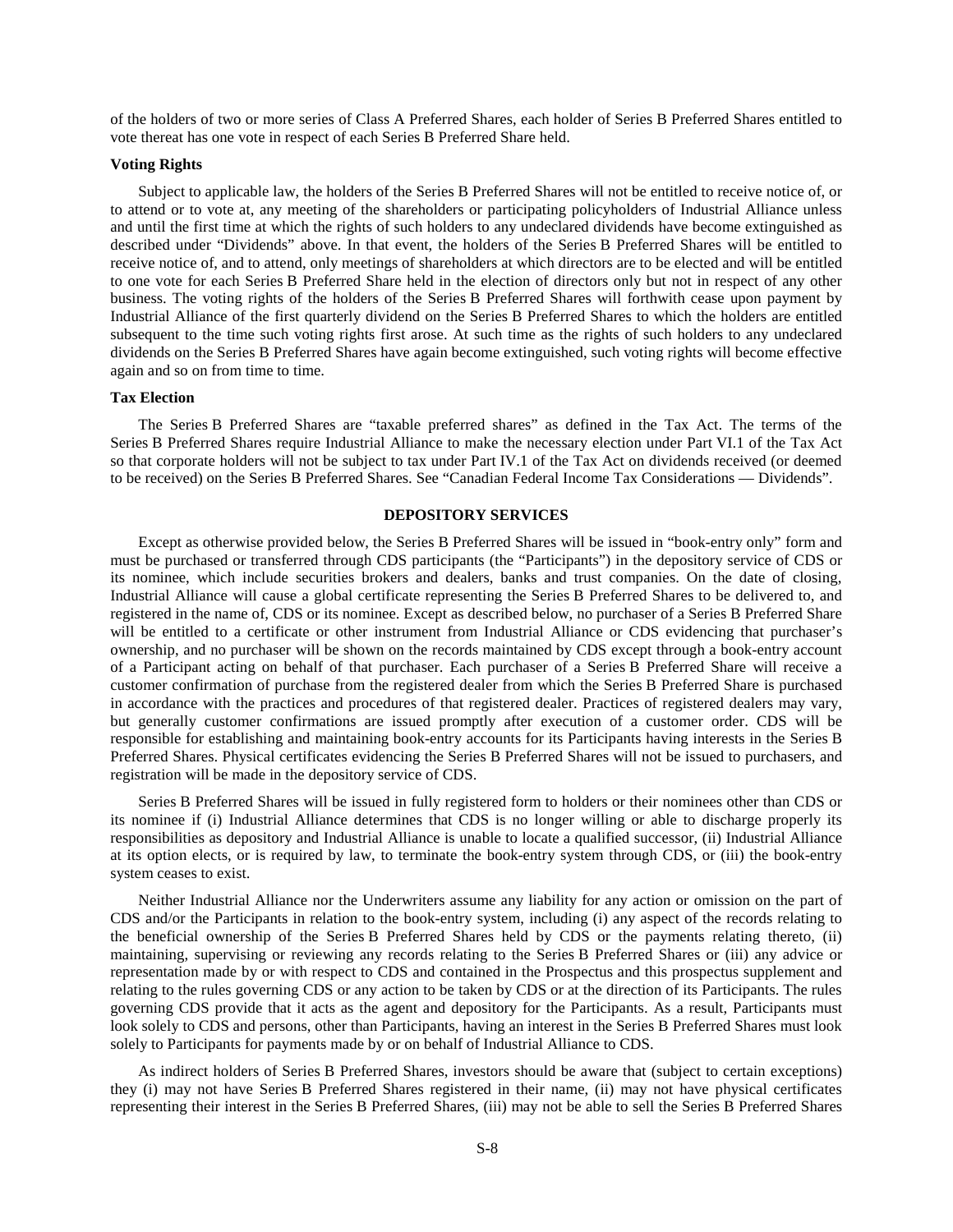to institutions required by law to hold physical certificates for securities that they own and (iv) may be unable to pledge Series B Preferred Shares as security.

#### **Manner of Effecting Transfer, Redemption or Conversion**

A transfer, redemption or conversion of Series B Preferred Shares will be effected through records maintained by CDS or its nominee with respect to interests of Participants, and on the records of Participants with respect to interests of persons other than Participants. Purchasers of Series B Preferred Shares who are not Participants, but who wish to convert, purchase, sell or otherwise transfer ownership of or other interests in Series B Preferred Shares, may do so only through Participants.

The ability of a purchaser to pledge or to hypothecate Series B Preferred Shares and otherwise take action with respect to such purchaser's interest in Series B Preferred Shares (other than through a Participant) may be limited due to the absence of a physical certificate. See "Insurance Act Restrictions".

#### **Payment of Dividends and Other Amounts**

Payments of dividends and other amounts in respect of the Series B Preferred Shares will be made by Industrial Alliance to CDS or its nominee, as the case may be, as registered holder of the Series B Preferred Shares. As long as CDS or its nominee is the registered holder of the Series B Preferred Shares, CDS or its nominee, as the case may be, will be considered the sole owner of the Series B Preferred Shares for the purposes of receiving payments on the Series B Preferred Shares.

Industrial Alliance expects that CDS or its nominee, upon the date of receipt of any payment in respect of the Series B Preferred Shares, will credit the Participants' accounts with payments in amounts proportionate to their respective beneficial interests in Series B Preferred Shares shown on the records of CDS or its nominee. Industrial Alliance also expects that payments by the Participants to the owners of beneficial interests in Series B Preferred Shares will be governed by standing instructions and customary practices, as is the case with securities held for the accounts of customers in bearer form or registered in "street name", and will be the responsibility of Participants. The responsibility and liability of Industrial Alliance in respect of the Series B Preferred Shares issued in book-entry form is limited to making payment of any amount due on such Series B Preferred Shares to CDS or its nominee.

#### **Notices**

Any notice required to be given to any persons, other than Participants, having an interest in the Series B Preferred Shares will be given to CDS.

#### **INSURANCE ACT RESTRICTIONS**

The Insurance Act and *An Act respecting Industrial Alliance, Life Insurance Company* (Québec) contain restrictions on the acquisition, issue, transfer and voting of voting shares of Industrial Alliance. Pursuant to these restrictions, no person is permitted to acquire, directly or indirectly, any voting shares of Industrial Alliance (including Common Shares), if the acquisition would cause the person and his associates, within the meaning of Section 49 of the Insurance Act, to hold 10% or more of the voting rights attached to the shares of Industrial Alliance. In addition, Industrial Alliance is not permitted to record any transfer or issue of voting shares of Industrial Alliance (including Common Shares) if the transfer or issue would cause the person and his associates, within the meaning of Section 49 of the Insurance Act, to hold 10% or more of the voting rights attached to the shares of Industrial Alliance. No person who holds 10% or more of the voting rights attaching to the shares of Industrial Alliance together with its associates may exercise any voting rights attached to the shares held by such person.

#### **USE OF PROCEEDS**

The estimated net proceeds to Industrial Alliance from the sale of the Series B Preferred Shares offered by this prospectus supplement, after deducting the Underwriters' fee and assuming that no Series B Preferred Shares are sold to certain institutions, will amount to \$121,250,000, will be added to its general funds and will be used for general corporate purposes. This issue will increase Industrial Alliance's Tier 1 capital base and will replenish its cash position as a result of the cash outlay used in the Clarington acquisition. All expenses relating to the offering of the Series B Preferred Shares, including the fee paid to the Underwriters, will be paid out of Industrial Alliance's general funds.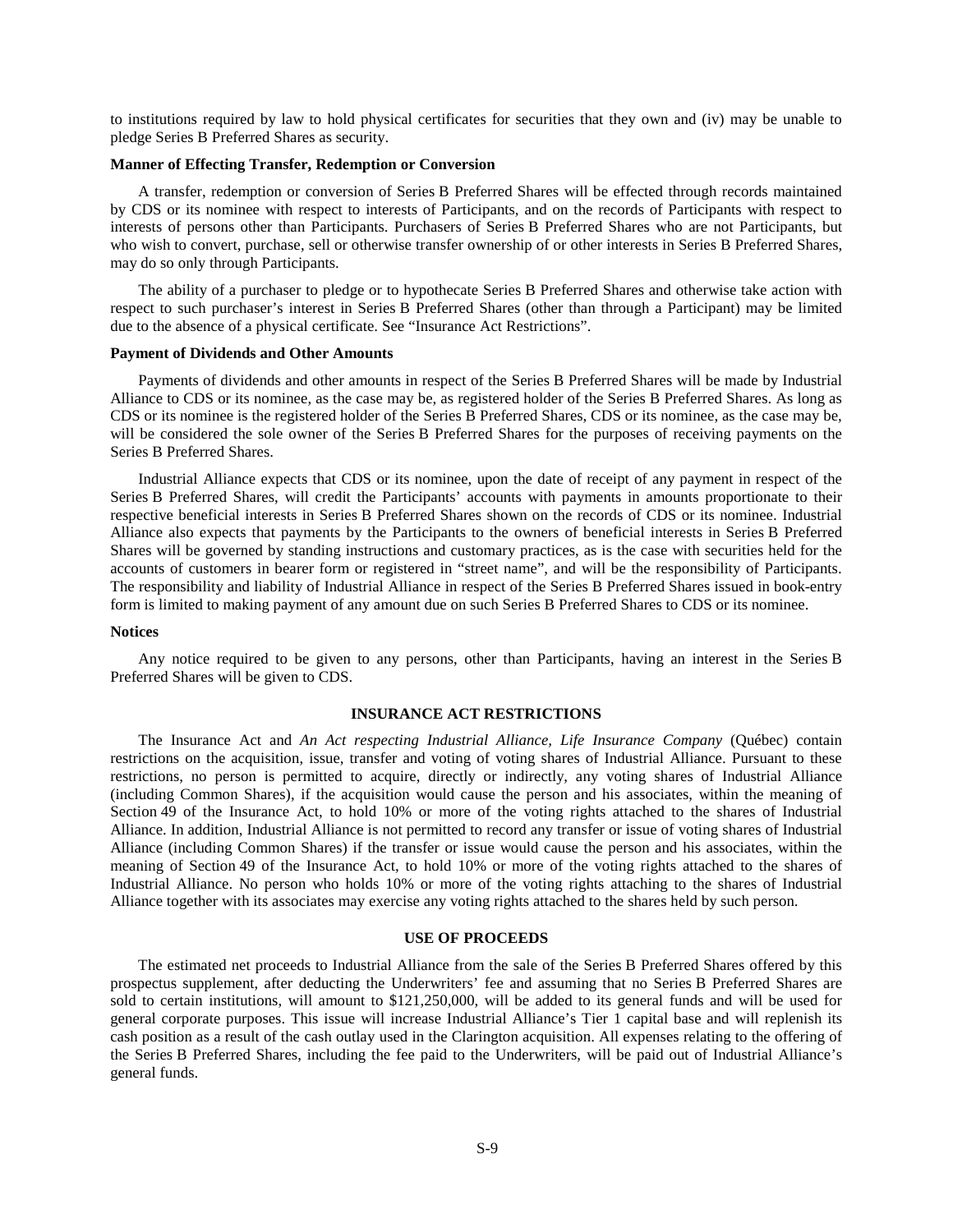# **RATINGS**

The Series B Preferred Shares are provisionally rated "Pfd-2 (high)n" with a Stable trend by Dominion Bond Rating Service Limited ("DBRS"). "Pfd-2" is the second highest of five categories granted by DBRS for preferred shares. A reference to "high" or "low" reflects the relative strength within the rating category. The reference to "n" signifies that the preferred shares are non-cumulative. Ratings may be placed "Under Review" by DBRS if there is a high uncertainty regarding the outcome of a significant event or for any other reason that brings DBRS to the conclusion that the present rating may no longer be appropriate. A rating outlook, expressed as positive, stable or negative, provides an opinion regarding the likely direction of any medium-term rating actions.

The Series B Preferred Shares are provisionally rated "P-2 (High)" by Standard & Poor's Ratings Services, a division of The McGraw-Hill Companies, Inc. ("S&P") using the S&P Canadian scale for preferred shares and "BBB+" using S&P's global scale for preferred shares. The "P-2" rating is the second highest of the five categories used by S&P on its Canadian preferred share scale. A reference to "high" or "low" reflects the relative strength within the rating category. The "BBB+" rating is immediately next to the highest range used by S&P on its global scale.

Credit ratings are intended to provide investors with an independent measure of credit quality of any issue of securities. The credit ratings accorded to securities by the rating agencies are not recommendations to purchase, hold or sell the securities inasmuch as such ratings do not comment as to market price or suitability for a particular investor. There is no assurance that any rating will remain in effect for any given period of time or that any rating will not be revised or withdrawn entirely by a rating agency in the future if in its judgment circumstances so warrant, and if any such rating is so revised or withdrawn, Industrial Alliance is under no obligation to update this prospectus supplement. Prospective purchasers of Series B Preferred Shares should consult the relevant rating organization with respect to the interpretation and implications of the foregoing provisional ratings.

# **PLAN OF DISTRIBUTION**

Pursuant to an underwriting agreement dated February 13, 2006 (the "Underwriting Agreement") between Industrial Alliance and the Underwriters, Industrial Alliance has agreed to sell and the Underwriters have agreed to purchase jointly (but not solidarily), as principals, on February 24, 2006, or such other date as may be agreed upon, but not later than March 7, 2006, subject to the terms and conditions stated therein, all but not less than all of the Series B Preferred Shares at a price of \$25.00 per share, payable in cash to Industrial Alliance against delivery of such Series B Preferred Shares. The Underwriting Agreement provides that the Underwriters will be paid a fee per share equal to \$0.25 with respect to the Series B Preferred Shares sold to certain institutions and \$0.75 with respect to all other Series B Preferred Shares sold.

The obligations of the Underwriters under the Underwriting Agreement may be terminated at their discretion upon the occurrence of certain stated events. The Underwriters are, however, obligated to take up and pay for all of the Series B Preferred Shares if any are purchased under the Underwriting Agreement.

The Underwriters propose to offer the Series B Preferred Shares initially at the offering price of \$25.00. After the Underwriters have made a reasonable effort to sell all of the Series B Preferred Shares at that price, the offering price may be decreased and may be further changed from time to time to an amount not greater than \$25.00, and the compensation realized by the Underwriters will be decreased by the amount that the aggregate price paid by the purchasers for the Series B Preferred Shares is less than the price paid by the Underwriters to Industrial Alliance.

Pursuant to policy statements of the Ontario Securities Commission and the AMF, the Underwriters may not, throughout the period of distribution under this prospectus supplement, bid for or purchase Series B Preferred Shares. The foregoing restriction is subject to certain exceptions, as long as the bid or purchase is not engaged in for the purpose of creating actual or apparent active trading in or raising the price of such securities. These exceptions include a bid or purchase permitted under the Universal Market Integrity Rules administered by Market Regulation Services Inc. relating to market stabilization and passive market making activities and a bid or purchase made for and on behalf of a customer when the order was not solicited during the period of distribution.

In connection with this offering and subject to the foregoing and to applicable law, the Underwriters may overallot or effect transactions which stabilize or maintain the market price of the Series B Preferred Shares at levels other than those which might otherwise prevail on the open market. Such transactions, if commenced, may be discontinued at any time.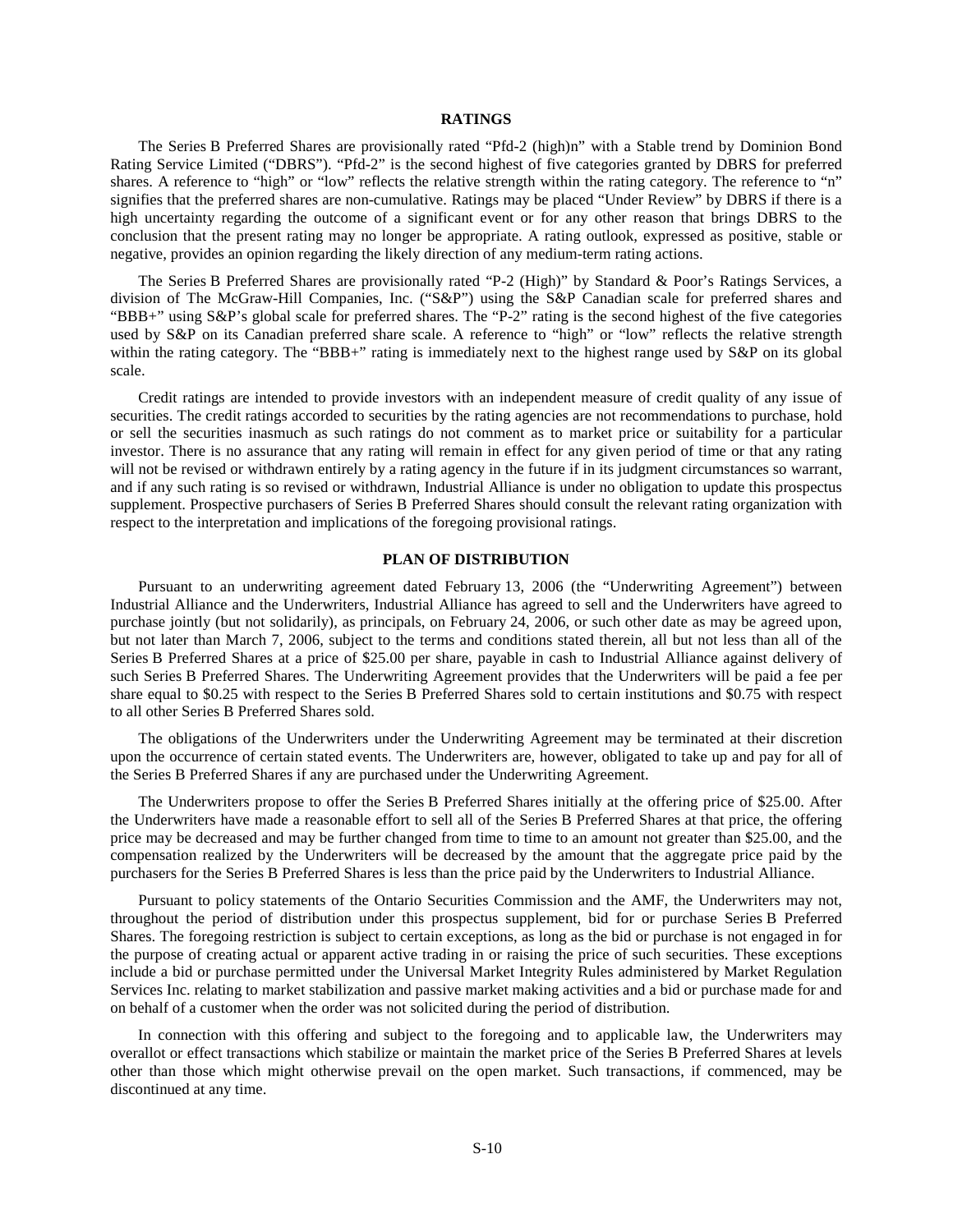The TSX has conditionally approved the listing of the Series B Preferred Shares. Listing is subject to Industrial Alliance fulfilling all of the requirements of the TSX on or before May 9, 2006.

Industrial Alliance Securities Inc., one of the Underwriters, is a wholly-owned subsidiary of Industrial Alliance. Industrial Alliance is a "related" issuer of Industrial Alliance Securities Inc. under applicable securities legislation by virtue of Industrial Alliance's interest in Industrial Alliance Securities Inc. The terms of the offering were negotiated at arm's length among Industrial Alliance and the Underwriters. Industrial Alliance Securities Inc. will not receive any benefit in connection with the offering other than as described herein. Scotia Capital Inc., an Underwriter in respect of which Industrial Alliance is not a related or connected issuer, has participated in the structuring and pricing of the offering and in the due diligence activities performed by the Underwriters for the offering.

The decision to distribute the Series B Preferred Shares and the determination of the terms of this offering were made through negotiations between Industrial Alliance and the Underwriters.

# **EARNINGS COVERAGE RATIOS**

Industrial Alliance's pro forma dividend requirements on its outstanding Class A Preferred Shares, after giving effect to the issue of the Series B Preferred Shares to be distributed under this prospectus supplement, and adjusted to a before-tax equivalent using an effective income tax rate of 32.8% and 30.6%, respectively, amounted to \$8,600,000 for the 12 months ended December 31, 2004 and \$8,300,000 for the 12 months ended September 30, 2005. Industrial Alliance's interest requirements on the existing senior and subordinated long-term indebtedness of Industrial Alliance for the 12 months ended December 31, 2004 amounted to \$18,300,000 and for the 12 months ended September 30, 2005, amounted to \$18,600,000. Industrial Alliance's earnings before interest and income tax for the 12 months ended December 31, 2004 were \$256,000,000, which is 9.5 times Industrial Alliance's aggregate dividend and interest requirements for this period, and for the 12 months ended September 30, 2005 were \$203,100,000, which is 7.6 times Industrial Alliance's aggregate dividend and interest requirements for this period.

Updated earnings coverage ratios as required will be filed quarterly with the applicable securities regulatory authorities, either as prospectus supplements or as exhibits to Industrial Alliance's unaudited interim and audited annual consolidated financial statements.

# **CONSOLIDATED CAPITAL AND INDEBTEDNESS**

Certain selected interim financial data set forth below have been derived from the Company's interim consolidated financial statements for the nine months ended September 30, 2005. The following table shows the share capital and consolidated indebtedness of Industrial Alliance as of September 30, 2005.

|                                                                       | <b>September 30, 2005</b> | <b>September 30, 2005</b><br>As adjusted for the<br><b>Series B Preferred Shares</b> |  |
|-----------------------------------------------------------------------|---------------------------|--------------------------------------------------------------------------------------|--|
|                                                                       | (\$ millions)             | (\$ millions)                                                                        |  |
| Direct Unsecured 5.13% Subordinated Debentures due                    |                           |                                                                                      |  |
|                                                                       | 150.0                     | 150.0                                                                                |  |
|                                                                       | 150.0                     | 150.0                                                                                |  |
| Subordinated Debentures – Series A Financing Debenture <sup>(2)</sup> | 10.1                      | 10.1                                                                                 |  |
|                                                                       | 19.0                      | 19.0                                                                                 |  |
|                                                                       |                           | 125.0                                                                                |  |
|                                                                       | 1,277.6                   | 1,277.6                                                                              |  |
|                                                                       | 1.606.7                   | \$1,731.7                                                                            |  |

(1) The Debentures were issued on March 11, 2004 under a prospectus supplement dated March 5, 2004.

(2) Further to the application of Accounting Guideline 15 of the CICA Handbook, the Company ceased to consolidate the Industrial Alliance Trust Securities – Series A (the "IATS – Series A") in the first quarter of 2005. Following this change, the \$150.0 in IATS – Series A as well as a \$10.1 in Industrial Alliance Capital Trust financing debenture were reclassifed as subordinated debentures in Industrial Alliance's capital structure.

### **CANADIAN FEDERAL INCOME TAX CONSIDERATIONS**

In the opinion of Desjardins Ducharme, L.L.P., counsel to Industrial Alliance, and Fasken Martineau DuMoulin LLP, counsel to the Underwriters, the following is, at the date hereof, a summary of the principal Canadian federal income tax considerations generally applicable to a holder of Series B Preferred Shares who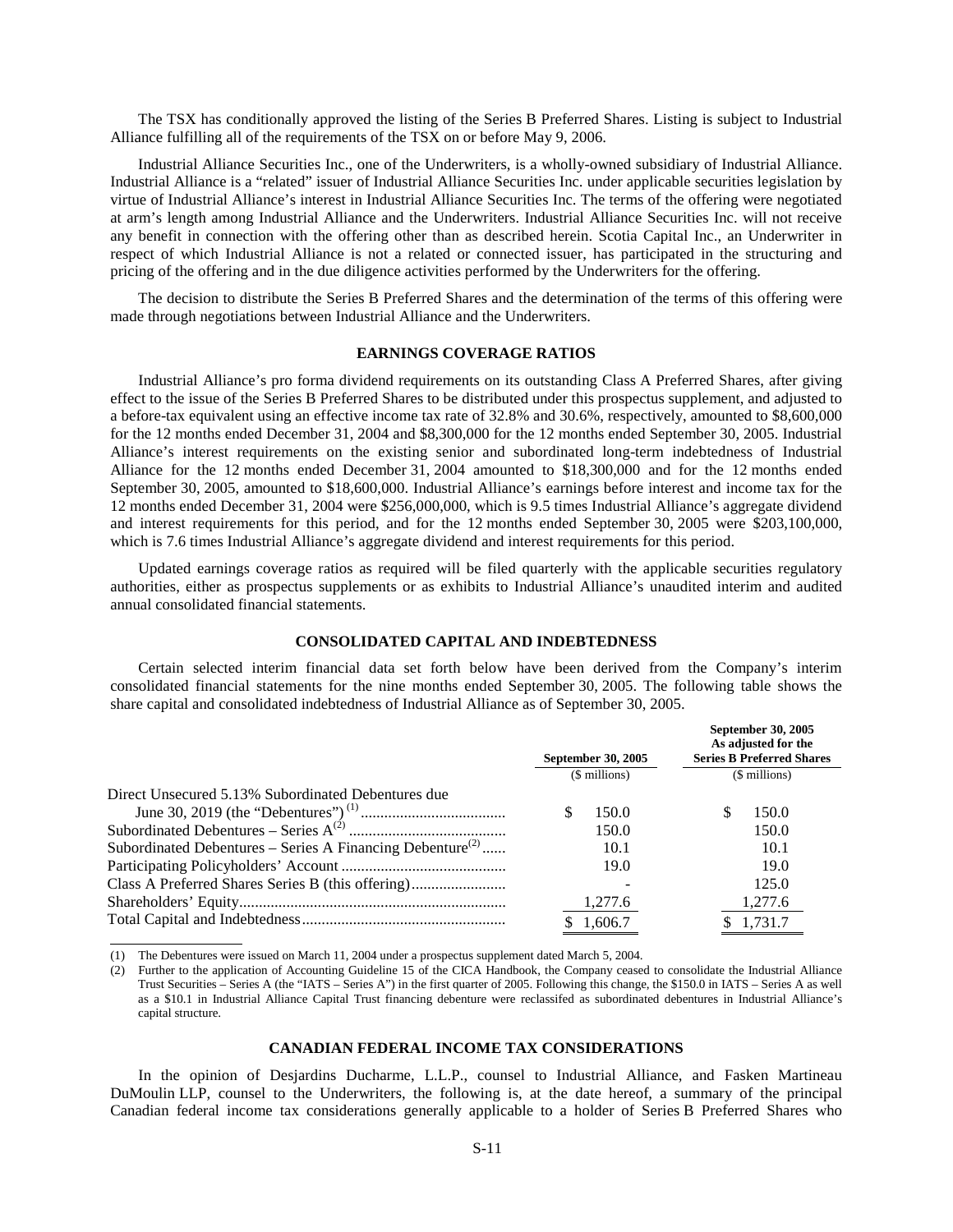acquires Series B Preferred Shares pursuant to this prospectus supplement (a "Holder") and who, at all relevant times, for purposes of the Tax Act, is resident in Canada, holds the Series B Preferred Shares as capital property, deals with Industrial Alliance at arm's length and is not affiliated with Industrial Alliance. Generally, the Series B Preferred Shares will be considered capital property to a Holder provided that the Holder does not hold the Series B Preferred Shares in the course of carrying on a business and has not acquired them in one or more transactions considered to be an adventure in the nature of trade. Certain Holders who are resident in Canada whose Series B Preferred Shares might not otherwise qualify as capital property may be entitled to obtain such qualification in certain circumstances by making an irrevocable election permitted by subsection 39(4) of the Tax Act.

This summary is not applicable to a Holder that is a "financial institution" (as defined in the Tax Act for purposes of the mark-to-market rules) or a Holder an interest in which is a "tax shelter investment" (as defined in the Tax Act). Such Holders should consult their own tax advisors having regard to their particular circumstances.

This summary is based upon the facts set out in the Prospectus and this prospectus supplement, the current provisions of the Tax Act and the Regulations in force at the date of this prospectus supplement, all specific proposals to amend the Tax Act and Regulations publicly announced by or on behalf of the Minister of Finance (Canada) prior to the date hereof and counsel's understanding of the current published administrative policies and assessment practices of the Canada Revenue Agency (the "CRA"). There can be no assurance that the proposed amendments will be implemented in their current form or at all. This summary does not otherwise take into account or anticipate any changes of law or practice, whether by judicial, governmental or legislative decision or action or changes in the administrative policies or assessment practices of the CRA, nor does it take into account tax legislation or considerations of any province or foreign jurisdiction. The provisions of provincial income tax legislation vary from province to province in Canada and in some cases differ from federal income tax legislation.

This summary is of a general nature only and is not intended to be, nor should it be construed to be, legal or tax advice to any particular Holder, and no representations with respect to the income tax consequences to any particular Holder are made. Accordingly, prospective purchasers should consult their own tax advisors for advice with respect to the tax consequences to them of acquiring, holding and disposing of Series B Preferred Shares, including the application and effect of the income and other tax laws of any country, province, state or local tax authority.

#### **Dividends**

Dividends (including deemed dividends) received on the Series B Preferred Shares by an individual (other than certain trusts) will be included in the individual's income and will be subject to the gross-up and dividend tax credit rules normally applicable to taxable dividends received from taxable Canadian corporations. On November 23, 2005, the Minister of Finance (Canada) tabled in the House of Commons a Notice of Ways and Means Motion to introduce an enhanced federal gross-up and dividend tax credit for eligible dividends paid after 2005 and received by individuals resident in Canada. Pursuant to the Notice of Ways and Means Motion, eligible dividends will generally include dividends paid by public corporations (and other corporations that are not Canadian-controlled private corporations) that are resident in Canada and subject to the general corporate income tax rate. For federal income tax purposes, an eligible dividend will be grossed-up by 45% and the dividend tax credit in respect of eligible dividends will be 19%. Parliament was dissolved before draft legislation was released. If legislation is enacted as described in the Notice of Ways and Means Motion, dividends received on the Series B Preferred Shares should qualify for the enhanced gross-up and dividend tax credit.

The Series B Preferred Shares will be "taxable preferred shares" (as defined in the Tax Act). The terms of the Series B Preferred Shares require Industrial Alliance to make the necessary election under Part VI.1 of the Tax Act so that Holders that are corporations will not be subject to tax under Part IV.1 of the Tax Act on dividends received (or deemed to be received) by such Holders on the Series B Preferred Shares.

Dividends (including deemed dividends) on the Series B Preferred Shares received by a corporation other than a "specified financial institution" (as defined in the Tax Act) will be included in computing the corporation's income and will normally be deductible in computing the taxable income of the corporation. Where the investor is a specified financial institution, such dividends will be deductible only if the Series B Preferred Shares are not "term preferred shares" (as defined in the Tax Act) or, if term preferred shares, such shares were not acquired by the specified financial institution in the ordinary course of the business carried on by it. A Series B Preferred Share will not be a term preferred share to a specified financial institution where such share is listed on a prescribed stock exchange in Canada and the specified financial institution, alone or together with persons with whom it does not deal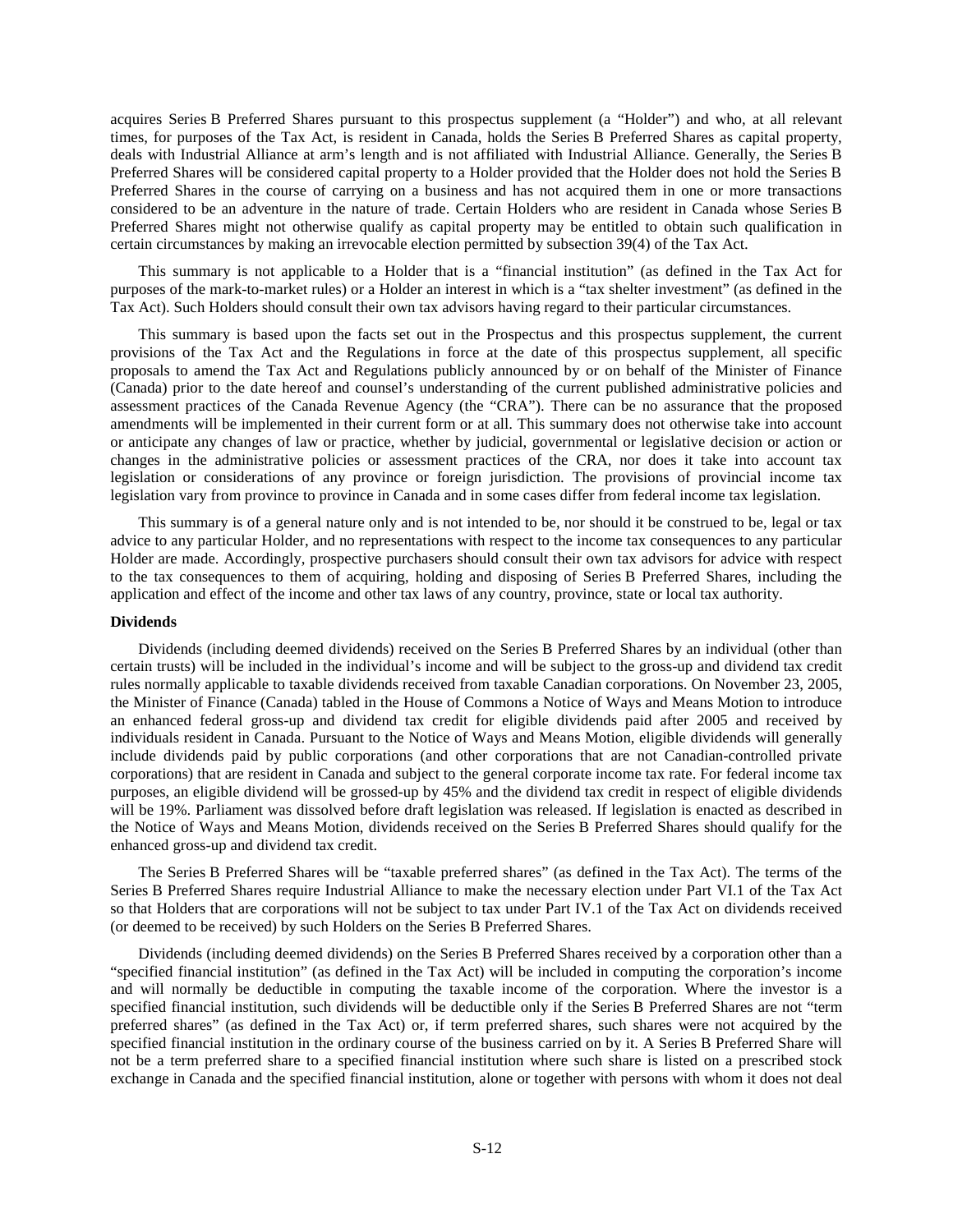at arm's length within the meaning of the Tax Act, does not receive (and is not deemed to receive) dividends in respect of more than 10% of the issued and outstanding Series B Preferred Shares.

Investors that are specified financial institutions and who alone, or together with non-arm's length persons, will receive or be deemed to receive dividends in respect of more than 10% of the issued and outstanding Series B Preferred Shares should consult their own tax advisors about whether the Series B Preferred Shares will be considered to be term preferred shares.

A "private corporation" (as defined in the Tax Act), or any other corporation controlled whether by reason of a beneficial interest in one or more trusts or otherwise by or for the benefit of an individual or a related group of individuals, will generally be liable to pay a  $33\frac{1}{3}\%$  refundable tax under Part IV of the Tax Act on dividends received (or deemed to be received) on the Series B Preferred Shares to the extent such dividends are deductible in computing its taxable income.

#### **Dispositions**

A Holder who disposes of or is deemed to dispose of Series B Preferred Shares (either on redemption of the shares for cash or otherwise, but not on conversion) will generally realize a capital gain (or sustain a capital loss) to the extent that the proceeds of disposition, net of any reasonable costs of disposition, exceed (or are less than) the adjusted cost base of such shares to the Holder (initially determined on the basis of the price for each acquired Series B Preferred Share paid by such Holder, being \$25.00 per Series B Preferred Share or the decreased price per Series B Preferred Share as contemplated under the heading "Plan of Distribution"). The amount of any deemed dividend arising on the redemption or purchase for cancellation by Industrial Alliance of Series B Preferred Shares will not be included in computing the Holder's proceeds of disposition to any shareholder for purposes of computing the capital gain or capital loss arising on the disposition of the Series B Preferred Shares. See "Redemption" below.

Generally, one-half of any such capital gain will be included in computing the Holder's income as a taxable capital gain and one-half of any such capital loss may be deducted from the Holder's taxable capital gains in accordance with the rules contained in the Tax Act. Any such capital loss may in certain circumstances be reduced by the amount of any dividends, including deemed dividends, which have been received on such shares. Capital gains realized by an individual may give rise to a liability for minimum tax.

A "Canadian-controlled private corporation" as defined in the Tax Act may be subject to an additional refundable tax of 6²/3% on investment income, including taxable capital gains.

#### **Redemption**

If Industrial Alliance redeems Series B Preferred Shares for cash or otherwise acquires Series B Preferred Shares other than by a purchase made in the manner in which shares are normally purchased by a member of the public in the open market, the Holder will be deemed to have received a dividend equal to the amount, if any, paid by Industrial Alliance in excess of the paid-up capital of such shares at such time. Generally, the difference between the amount paid and the amount of the deemed dividend will be treated as proceeds of disposition for the purposes of computing the capital gain or capital loss arising on the disposition of such shares. See "Dispositions" above. In the case of a Holder that is a corporation, it is possible that in certain circumstances all or part of the amount so deemed to be a dividend may be treated as proceeds of disposition and not as a dividend.

# **Conversion**

The conversion of the Series B Preferred Shares into New Preferred Shares will be deemed not to be a disposition of property and accordingly will not give rise to any capital gain or capital loss. The cost to a Holder of New Preferred Shares received on the conversion will be deemed to be equal to the Holder's adjusted cost base of the Series B Preferred Shares immediately before the conversion.

# **RISK FACTORS**

An investment in Series B Preferred Shares is subject to certain risks including those risks inherent in conducting the business of a diversified financial institution. Before deciding whether to invest in the Series B Preferred Shares, investors should consider carefully the risks set out in the Prospectus and the following.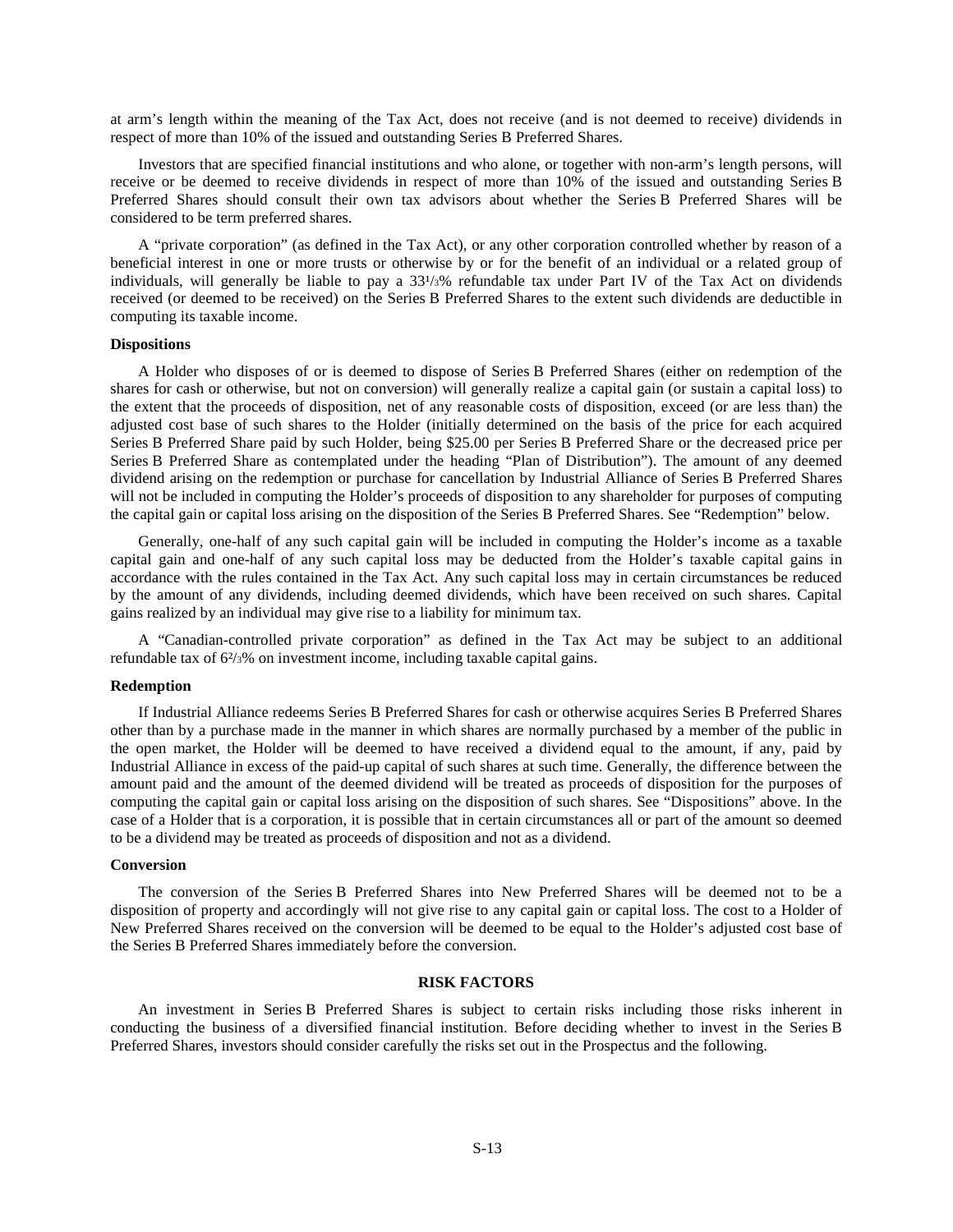# **General Risks**

The value of the Series B Preferred Shares will be affected by the general creditworthiness of Industrial Alliance. Prospective purchasers should consider the categories of risks identified and discussed in other filings Industrial Alliance makes with securities or insurance regulators including, without limitation, the section entitled "Management's Discussion and Analysis of Results of Operations and Financial Position", including the section entitled "Risk Management", contained in the Annual Report, which sections are incorporated by reference in the Prospectus. These analyses discuss, among other things, certain known material trends and events, and risks or uncertainties that have had a material effect on, and may reasonably be expected to have a material effect on, Industrial Alliance's operations, objectives, strategies, financial situation and performance, including legislative or regulatory developments, competition, technological changes, global capital market activity, interest rates, changes in demographic data and general economic conditions in Canada and elsewhere in the world. See also the discussion under "Earnings Coverage Ratios" which is relevant to an assessment of the risk that Industrial Alliance will be unable to pay dividends on the Series B Preferred Shares.

# **Credit Ratings**

Real or anticipated changes in credit ratings on the Series B Preferred Shares may affect the market value of the Series B Preferred Shares. In addition, real or anticipated changes in credit ratings can affect the cost at which Industrial Alliance can transact or obtain funding, and thereby affect Industrial Alliance's liquidity, business, financial condition or results of operations.

# **Non-Cumulative Dividends**

The dividends on the Series B Preferred Shares are non-cumulative and payable at the discretion of the Board of Directors of Industrial Alliance. See "Details of the Offering" and "Earnings Coverage Ratios", which are relevant to an assessment of the risk that Industrial Alliance will be unable to pay dividends on the Series B Preferred Shares.

# **Additional Restrictions on Declaration of Dividends**

Pursuant to an agreement entered into between Industrial Alliance, Industrial Alliance Capital Trust (the "Trust"), a subsidiary of Industrial Alliance, and Computershare Trust Company of Canada, as trustee for the holders of the Industrial Alliance Trust Securities — Series A (the "IATS – Series A"), Industrial Alliance has agreed, for the benefit of holders of IATS – Series A, that if the Trust fails on any last day of June or December of each year to pay the non-cumulative fixed cash distribution (the "Indicated Yield") on the IATS – Series A in full, Industrial Alliance will not pay dividends on its Dividend Restricted Shares until the 12th month following the Trust's failure to pay the Indicated Yield in full on the IATS - Series A, unless the Trust first pays such Indicated Yield (or the unpaid portion thereof) to the holders of the IATS - Series A. "Dividend Restricted Shares" means the Public Preferred Shares, the Common Shares and the preferred shares of Industrial Alliance, which includes the Series B Preferred Shares. "Public Preferred Shares" means preferred shares of Industrial Alliance which (i) have been issued to the public (excluding any preferred shares of Industrial Alliance held beneficially by affiliates of Industrial Alliance), (ii) are listed on a recognized stock exchange, and (iii) have an aggregate liquidation entitlement of at least \$75 million. Industrial Alliance currently has no outstanding Public Preferred Shares.

#### **Rank**

The Series B Preferred Shares are equity capital of Industrial Alliance which rank equally with other Class A Preferred Shares of Industrial Alliance in the event of an insolvency or winding-up of Industrial Alliance. If Industrial Alliance becomes insolvent or is wound-up, Industrial Alliance's assets must be used to pay policyholders or creditors before payments may be made on Series B Preferred Shares and other preferred shares.

Prevailing yields on similar securities will affect the market value of Series B Preferred Shares. Assuming all other factors remain unchanged, the market value of the Series B Preferred Shares will decline as prevailing yields for similar securities rise, and will increase as prevailing yields for similar securities decline.

The redemption and conversion of the Series B Preferred Shares is subject to the consent of the AMF and other restrictions contained in the Insurance Act. See "Insurance Act Restrictions".

#### **Market Value Fluctuation**

Stock market volatility may affect the market price of the Series B Preferred Shares for reasons unrelated to Industrial Alliance's performance.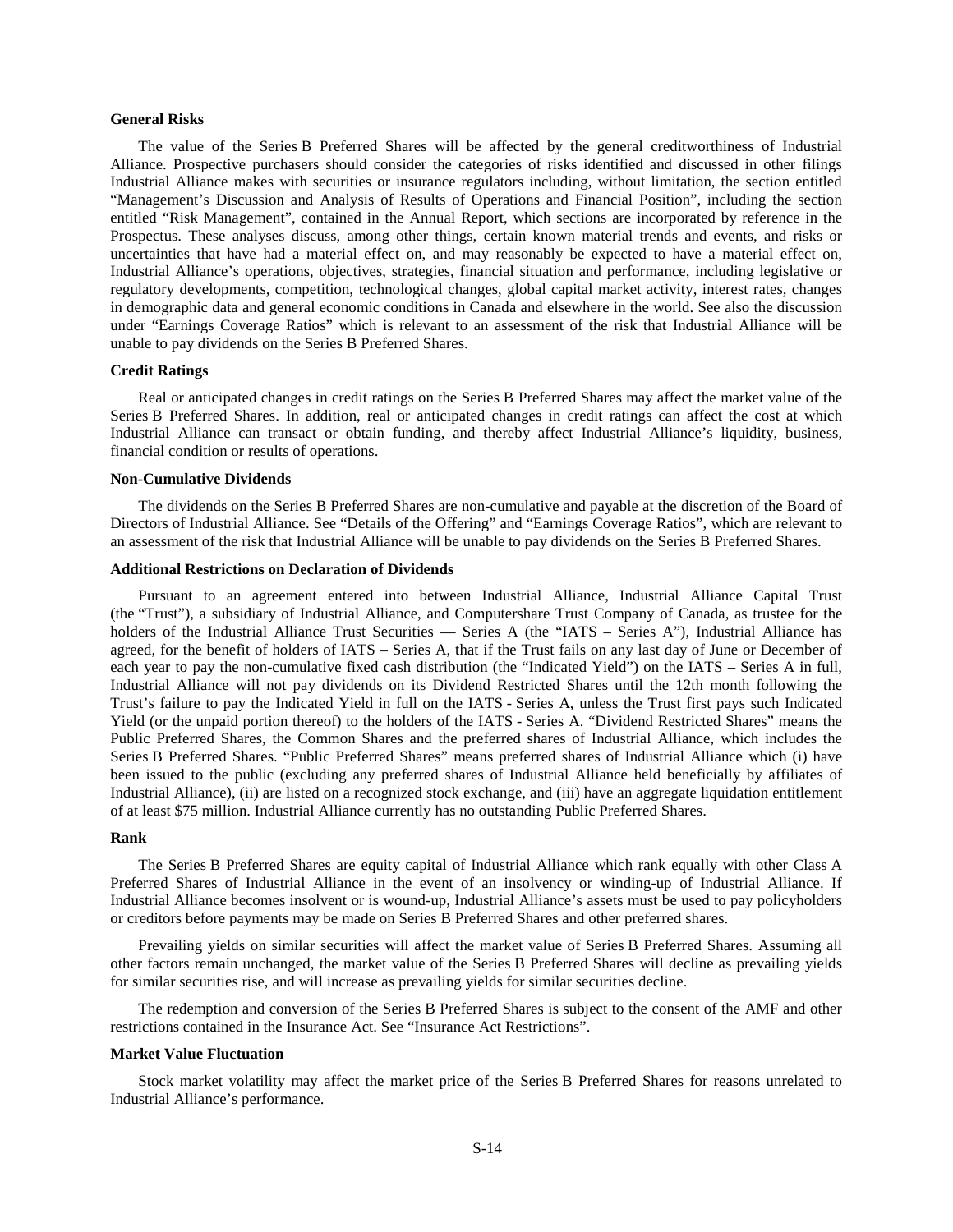There can be no assurance that an active trading market will develop for the Series B Preferred Shares after the offering, or if developed, that such a market will be sustained at the offering price of the Series B Preferred Shares.

#### **Competition**

The insurance and savings products market in Canada is highly competitive. The products and services offered by Industrial Alliance not only directly compete with those of other insurers operating in Canada, but also, in certain cases, with those of banks, trust companies, mutual funds and other financial institutions.

Competition for financial products and services offered, their pricing and their distribution methods will remain intense. Moreover, to the extent where the consolidation in the insurance industry could result in a reduction of operating charges of certain companies, other companies will have to adapt in order to avoid being adversely affected.

#### **Subsidiaries**

Under the regulations, Industrial Alliance and its subsidiaries must comply with a large number of credit and capitalization criteria. In Canada, Industrial Alliance and its subsidiaries are subject to statutory restrictions with regard to the ability to declare and pay dividends. The legislation prohibits the declaration or payment of dividends on the shares of an insurance company if there are reasonable grounds to believe that, in doing so, the insurance company infringes or will infringe the prescribed minimum solvency level. As a consequence, Industrial Alliance may not have access to certain cash held by its subsidiaries.

#### **Integration of Clarington**

As previously described under "Recent Developments", Industrial Alliance recently acquired all the common shares of Clarington pursuant to a take-over bid. The integration of the mutual fund operations of Industrial Alliance and Clarington may not be as successful as anticipated. This acquisition has been made with the expectation that its successful completion will result in increased earnings and cost savings by taking advantage of the operating and other synergies to be realized from the consolidation of the mutual fund operations of Industrial Alliance and Clarington and enhanced growth opportunities resulting from the consolidation. However, achieving the increased earnings and cost savings are dependent on a number of factors, many of which are beyond the Company's control, and there can be no assurance that Industrial Alliance will be able to realize the full extent of the anticipated benefits of the acquisition.

#### **AUDITORS**

The auditors of Industrial Alliance are Samson Bélair/Deloitte & Touche s.e.n.c.r.l., Québec City, Québec.

#### **TRANSFER AGENT AND REGISTRAR**

Computershare Trust Company of Canada at its office in Montreal, Québec, will be the transfer agent and registrar for the Series B Preferred Shares.

# **LEGAL MATTERS**

Legal matters in connection with the issuance of the Series B Preferred Shares will be passed upon by Desjardins Ducharme, L.L.P. on behalf of Industrial Alliance and by Fasken Martineau DuMoulin LLP on behalf of the Underwriters.

As of the date of this prospectus supplement, the partners and associates of Desjardins Ducharme, L.L.P., as a group, and Fasken Martineau DuMoulin LLP, as a group, beneficially own, directly or indirectly, less than 1% of the outstanding securities of Industrial Alliance.

# **PURCHASERS' STATUTORY RIGHTS OF WITHDRAWAL AND RESCISSION**

Securities legislation in certain of the provinces of Canada provides purchasers with the right to withdraw from an agreement to purchase securities. This right may be exercised within two business days after receipt or deemed receipt of a prospectus and any amendment. In several of the provinces, the securities legislation further provides a purchaser with remedies for rescission or, in some jurisdictions, damages if the prospectus and any amendment contains a misrepresentation or is not delivered to the purchaser, provided that the remedies for rescission or damages are exercised by the purchaser within the time limit prescribed by the securities legislation of the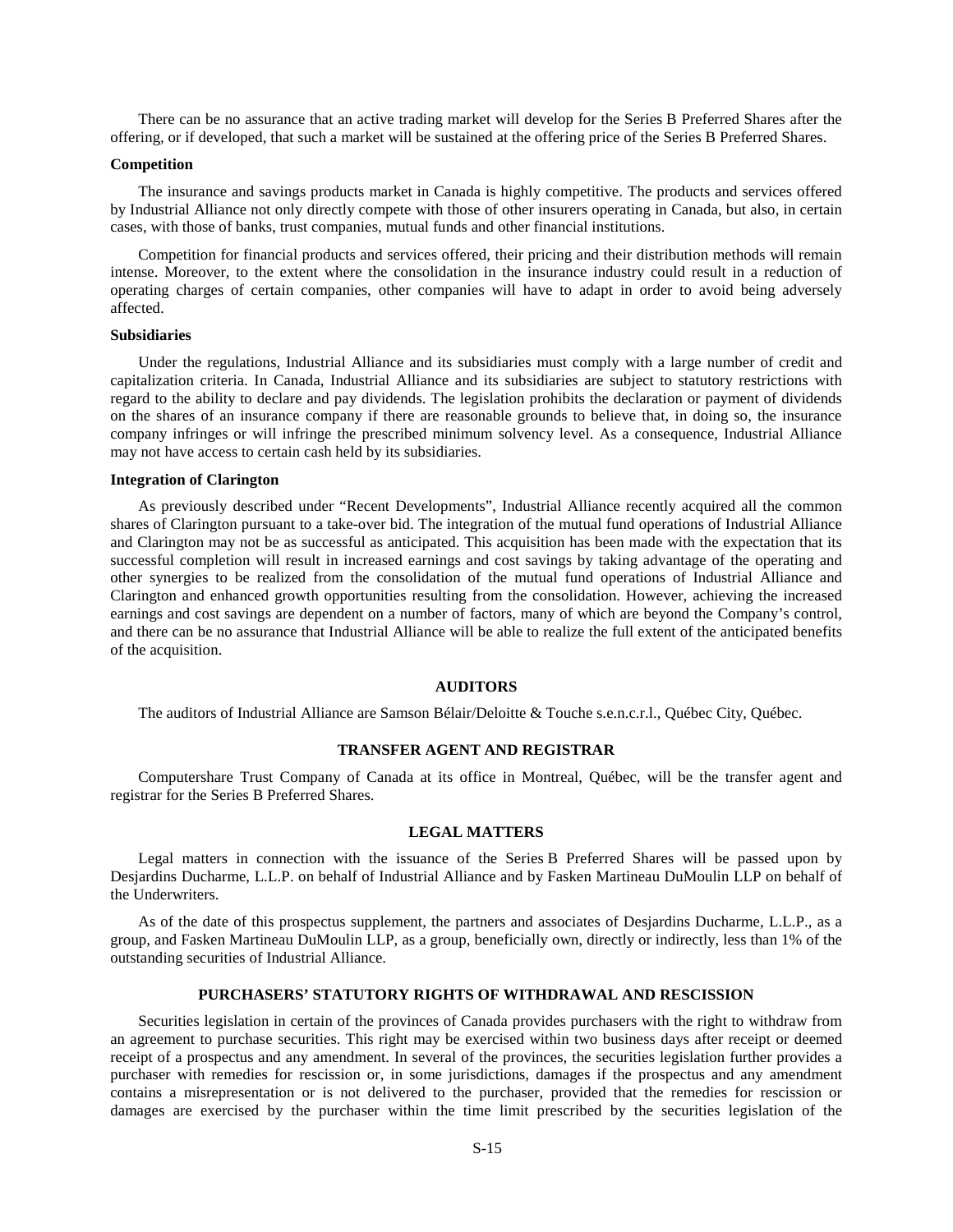purchaser's province. The purchaser should refer to any applicable provisions of the securities legislation of the purchaser's province for the particulars of these rights or consult with a legal advisor.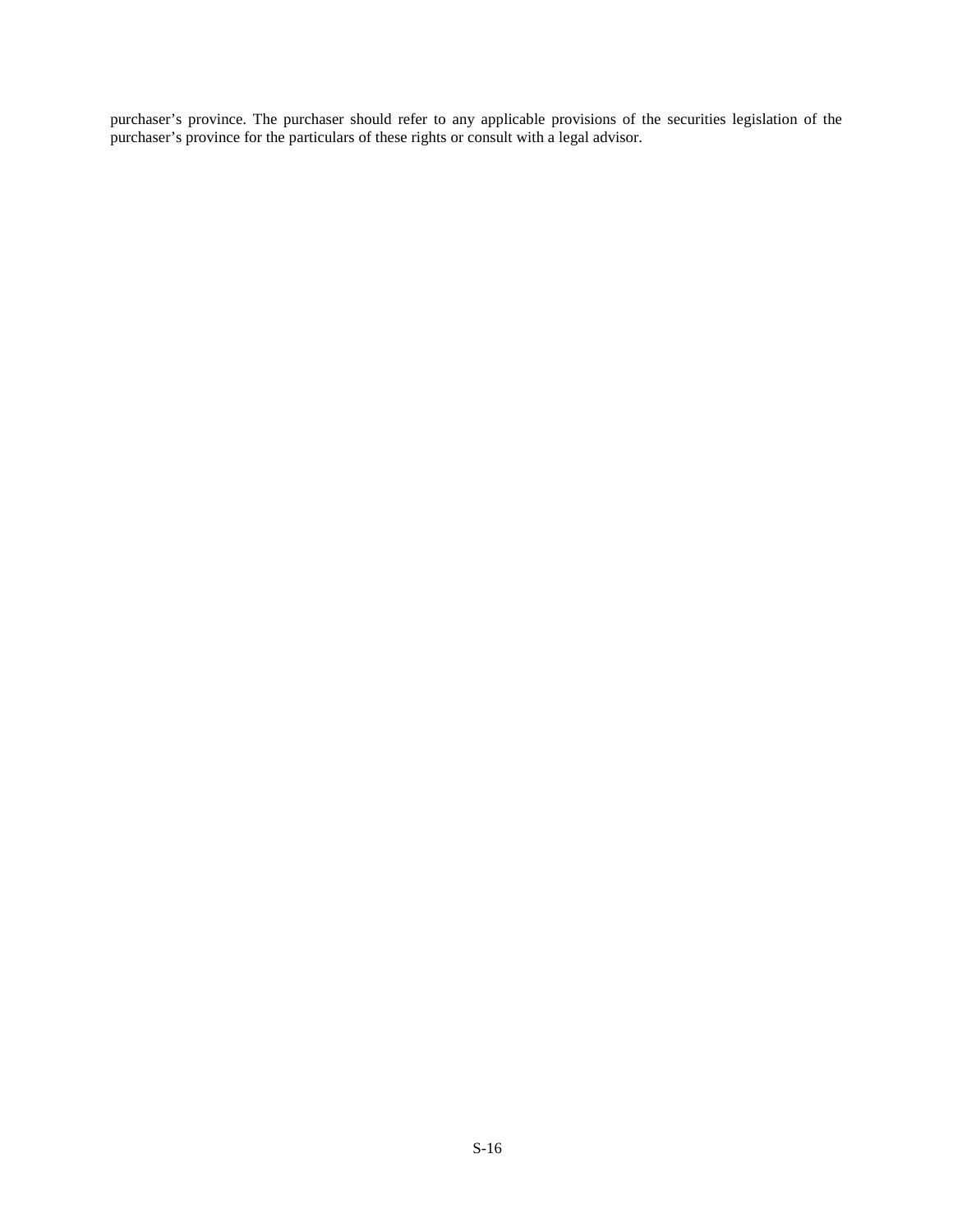# **AUDITORS' CONSENT**

We have read the prospectus supplement of Industrial Alliance Insurance and Financial Services Inc. ("Industrial Alliance") dated February 13, 2006, to the short form base shelf prospectus dated February 19, 2004, relating to the offering of \$125,000,000 of Non-Cumulative Class A Preferred Shares Series B of Industrial Alliance (collectively, the "Prospectus"). We have complied with Canadian generally accepted standards for an auditor's involvement with offering documents.

We consent to the incorporation by reference in the Prospectus of our report to the shareholders of Industrial Alliance on the consolidated balance sheets and the consolidated statements of net assets of its segregated funds as at December 31, 2004 and 2003 and the consolidated statements of income, participating policyholders' account, contributed surplus, shareholders' retained earnings, cash flows and changes in net assets of its segregated funds for the years then ended. Our report is dated February 3, 2005.

(Signed) SAMSON BÉLAIR/DELOITTE & TOUCHE S.E.N.C.R.L. Chartered Accountants Québec City, Québec

February 13, 2006